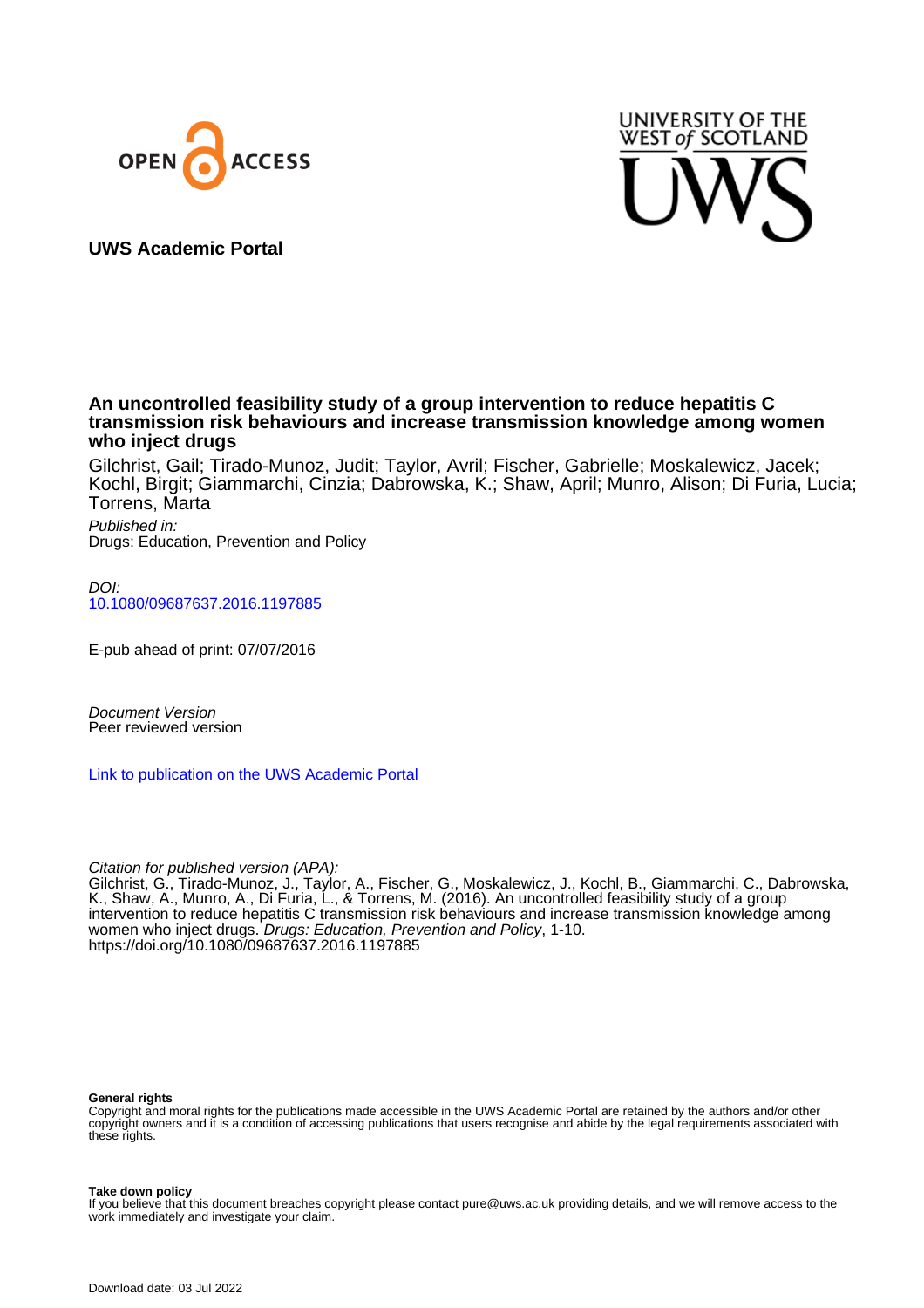**An uncontrolled, feasibility study of a group intervention to reduce hepatitis C transmission risk behaviors and increase transmission knowledge among women who inject drugs** 

#### **Abstract**

**Aims.** This study aimed to develop and test the feasibility, acceptability, and initial effectiveness of a 3-session psychosocial group intervention to reduce hepatitis C risk behaviours and increase hepatitis C transmission knowledge among women who inject drugs in five European cities/towns.

In the study aimed to develop and test the feasibility, acceptability, ass of a 3-session psychosocial group intervention to reduce hep<br>iours and increase hepatitis C transmission knowledge among we<br>sin five European citie **Methods.** An uncontrolled, field effectiveness study of a psychosocial group intervention. Hepatitis C virus transmission knowledge, sexual and drug risk behaviours and depressive symptoms were assessed at baseline and one-month post-intervention. Intention-to-treat analyses were conducted. **Findings.** One-month post-intervention, a significant increase was reported in hepatitis C virus transmission knowledge and in the number of new and unused needles/syringes used to inject. There were significant reductions in the sharing of spoons/containers for mixing that had been used by someone else, sharing of filters, cookers, spoons or water with someone who was hepatitis C positive and the use of alcohol swabs following injection.

**Conclusions.**The intervention showed promising results in reducing some hepatitis C injecting risk behaviors and increasing hepatitis C transmission knowledge among women who inject drugs. These preliminary findings suggest that it is feasible to deliver the intervention in drug treatment settings, and that the intervention was acceptable to both participants and staff.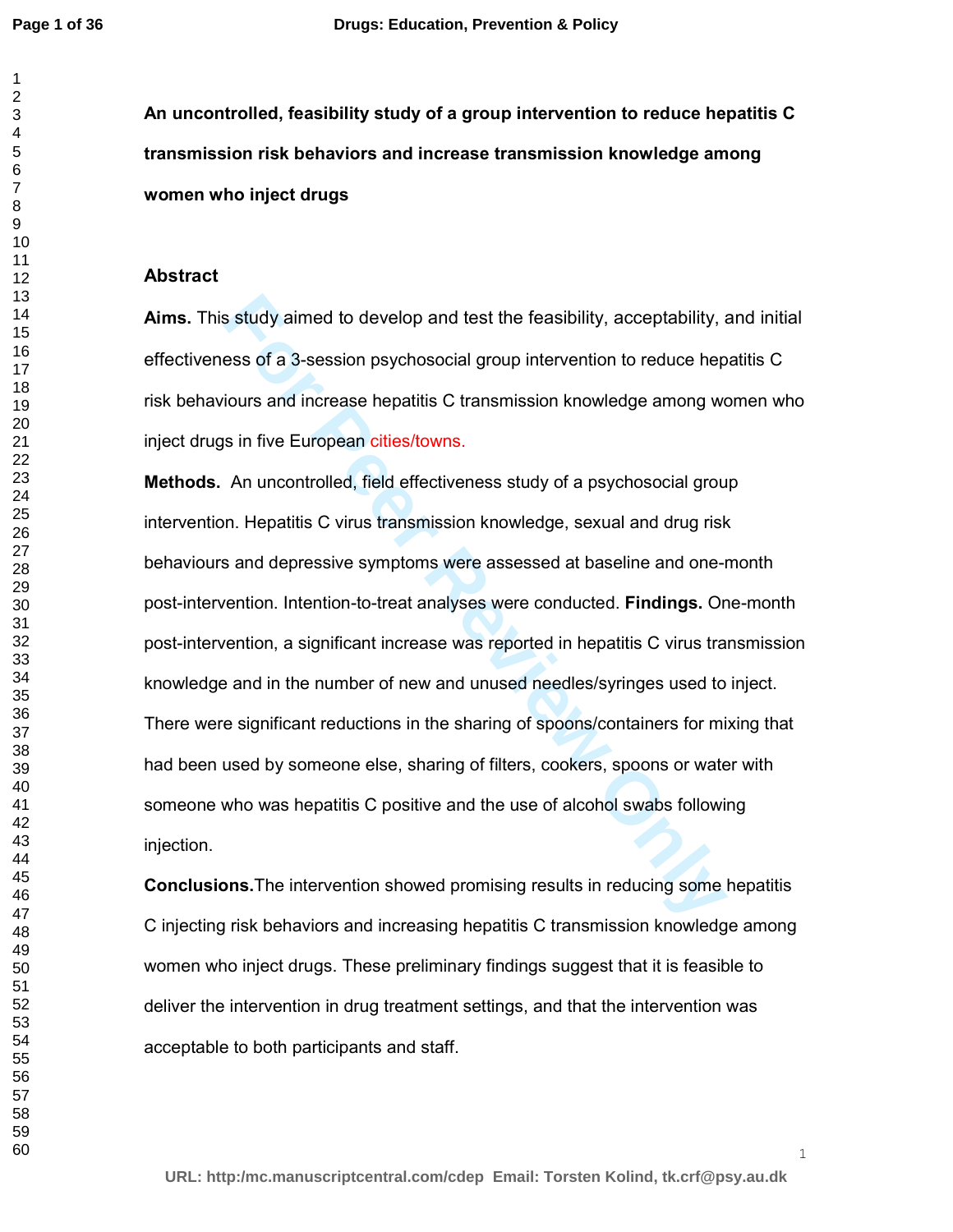**An uncontrolled, feasibility study of a group intervention to reduce hepatitis C transmission risk behaviors and increase transmission knowledge among women who inject drugs** 

#### **INTRODUCTION**

the prevalence of Hepatitis C virus (HCV) is estimated at around<br>al population (Mohd Hanafiah et al., 2013), rising to 5-90% among<br>drugs (Hahne et al., 2013). Sharing needles/syringes and other if<br>the paraphernalia pose th In Europe the prevalence of Hepatitis C virus (HCV) is estimated at around 2-3% of the general population (Mohd Hanafiah et al., 2013), rising to 5-90% among people who inject drugs (Hahne et al., 2013). Sharing needles/syringes and other injecting equipment/ paraphernalia pose the greatest risk of HCV transmission among people who inject drugs (Corson et al., 2013). Many people who inject drugs have poor knowledge of HCV transmission (Norton et al., 2014; O'Brien et al., 2008), contributing to the high prevalence in this group. While there is no increased risk of HCV transmission in a long term, heterosexual relationship, the risk of transmission increases with multiple sexual partners (although this may be confounded by increased likelihood of injecting drug use with increased number of partners), among women who are infected with HIV and among men who have sex with men who are infected with HIV (Tohme & Holmberg, 2010). Being female is a predictor of HCV seropositivity (Vescio et al., 2008). One longitudinal study of young injectors found that females who injected drugs were more likely than males who injected to become infected with HCV (Tracy et al., 2014), suggesting that females may engage in behaviours that put them at increased risk of infection. Therefore, preventing the transmission of HCV among people who inject drugs, especially females, is a major public health challenge.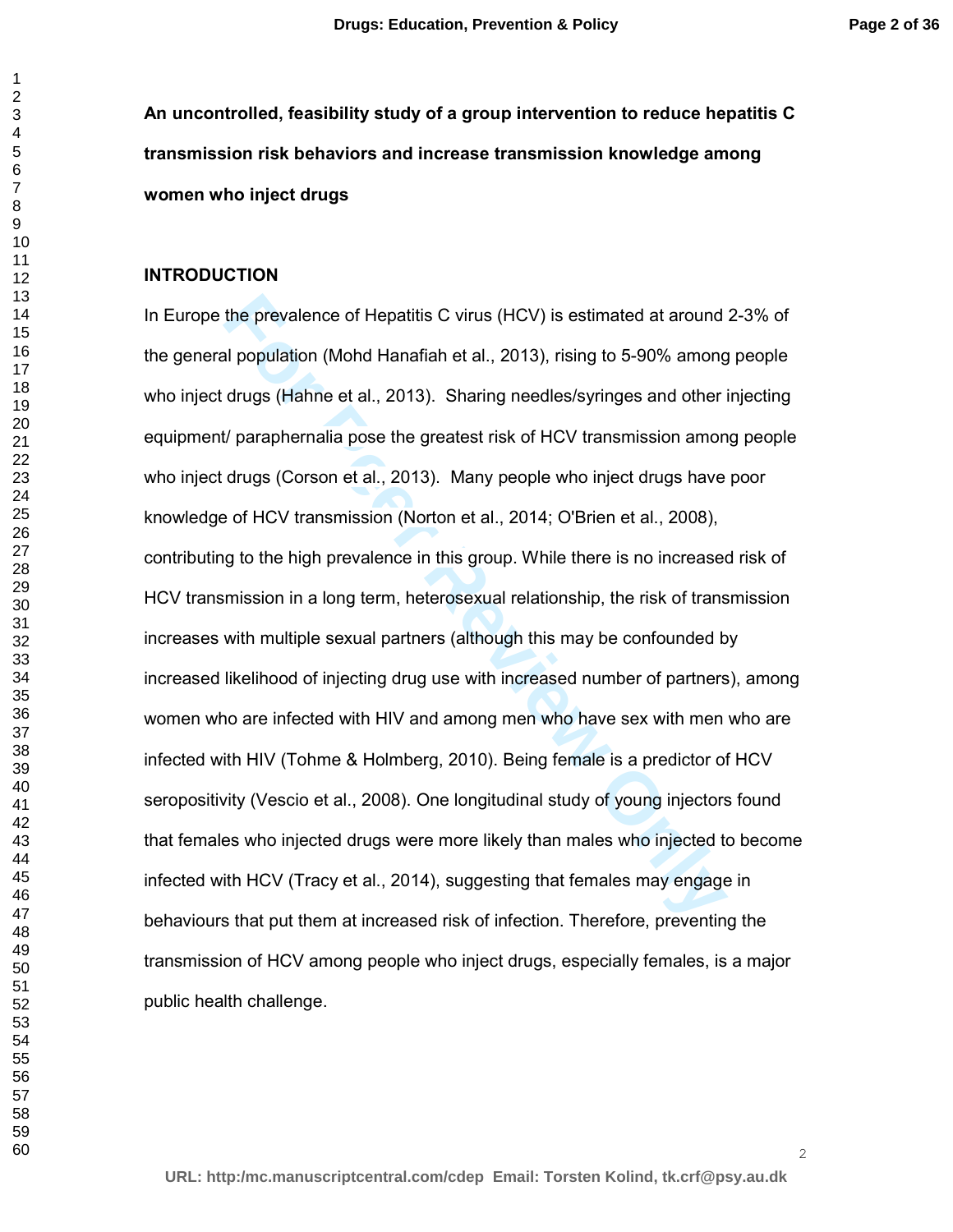## **Increased risk of HCV among females who inject drugs**

ehaviours of women found that they report risk behaviours that in<br>redles, syringes and other injecting paraphernalia, having sex with<br>drugs, trading sex for money or drugs and not using condoms (B<br>Brook et al., 2000; Gilch A number of studies that have explored injecting risk behaviours in relation to blood borne virus transmission have highlighted the social, interpersonal and functional contexts in which injecting occurs (Bourgois et al., 2004; MacRae & Aalto, 2000; Sheard & Tompkins, 2008; Tompkins et al., 2006). Studies that have examined the injecting behaviours of women found that they report risk behaviours that include sharing needles, syringes and other injecting paraphernalia, having sex with people who inject drugs, trading sex for money or drugs and not using condoms (Booth et al., 1995; Brook et al., 2000; Gilchrist et al., 2011; MacRae & Aalto, 2000). A recent study in England, reported that 15% of women had traded sex for money, drugs or other goods in the year before entering treatment for drug use (Gilchrist et al., 2015). Women who engage in sex trading may not use condoms with their intimate partners to distinguish these private relationships from sex trading (Bernstein, 2007). Women who inject drugs are more likely than their male counterparts to have sexual partners who also inject drugs and with whom they share injecting equipment (Bennett et al., 2000; Evans et al., 2003; Gilchrist et al., 2007; Hahn et al., 2002; Stein et al., 2005; Wood, 2007). Moreover, many women rely on others to inject them, often male sexual partners (Bryant & Treloar, 2007; Doherty et al., 2000; Hahn et al., 2002; MacRae & Aalto, 2000; Wood, 2007), which reduces their control over the injecting process (MacRae & Aalto, 2010; Tompkins et al., 2006). Studies suggest that around 40-70% of women receiving treatment for drug misuse have experienced intimate partner violence (Engstrom et al., 2008; Gilchrist et al., 2011; Panchanadeswaran et al., 2010; Wagner et al., 2009), which may impact on their ability to insist on safer injecting and sexual practices (MacRae & Aalto, 2000; Wagner et al., 2009), potentially resulting in increased vulnerability to HCV infection. HCV risk behaviours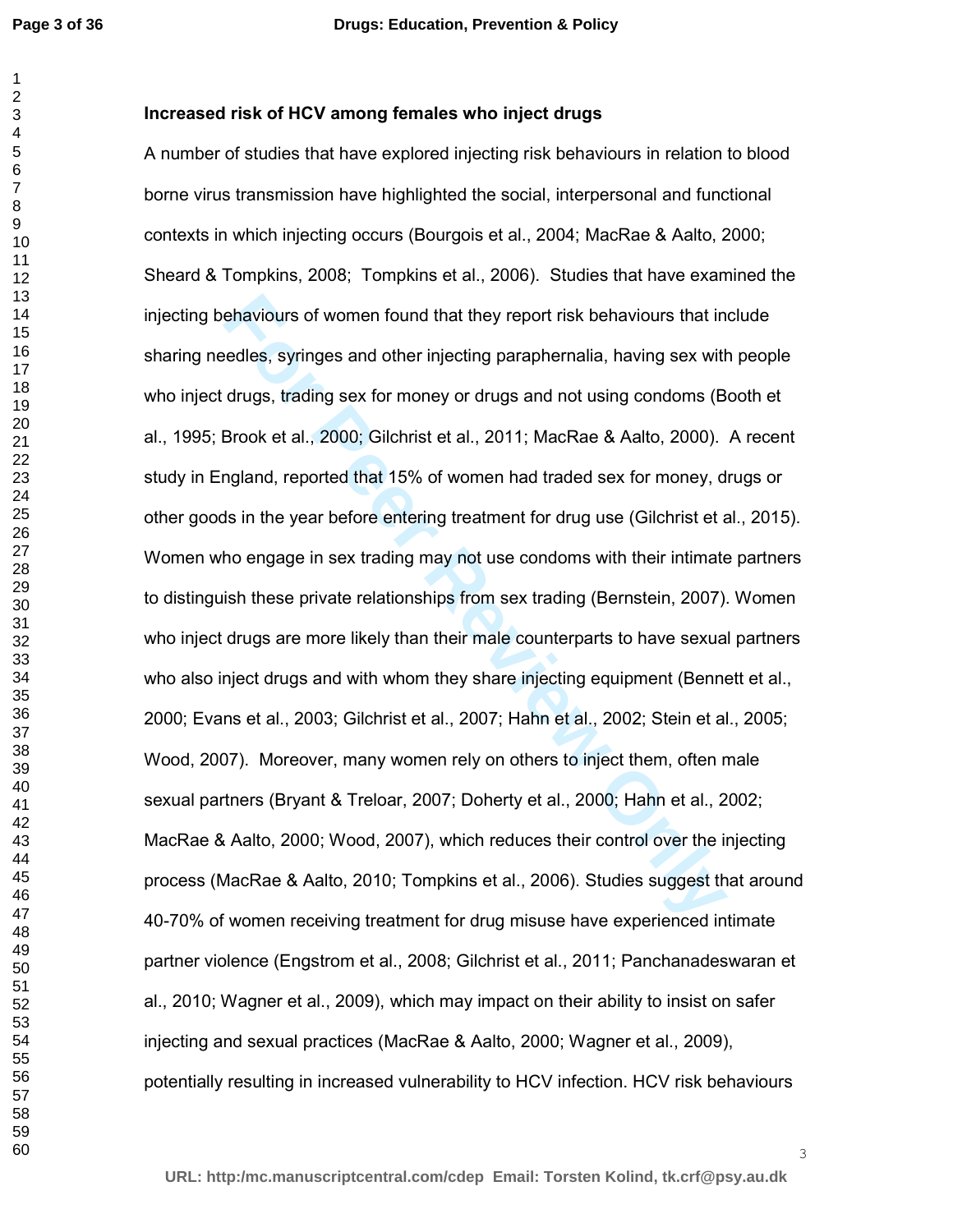among women who inject drugs, should therefore be understood in the context of their relationships with male partners (Hearn et al., 2005). The social proximity of other injectors has been shown to be influential on perceptions of risk. The closer the proximity of injecting partners/peers, the less perceived risk with sharing injecting equipment (MacRae & Aalto, 2000; Smyth & Roche, 2007). Women who inject drugs are often marginalised and socially isolated, and as a result often engage in smaller social networks increasing the likelihood of sharing injecting equipment (De et al., 2007). A high proportion of female drug users meet criteria for a depressive disorder (Torrens et al., 2011). Apathy and low mood are associated with risk behaviours among drug users (Gilchrist et al., 2011; Stein et al., 2005).

#### **Efficacy of interventions to reduce HCV transmission**

often marginalised and socially isolated, and as a result often engional networks increasing the likelihood of sharing injecting equipm<br> **Formally are Formally and Formally and Society Compare Sections of Society Correns e** Most interventions to reduce injecting and sexual risk behaviours among people who inject drugs have targeted HIV transmission (Meader et al., 2010). Needle and syringe programmes and opiate substitution treatment are effective in reducing injecting risk behaviours (Hagan et al., 2011), and interventions that integrate treatment for substance misuse with support for safe injection demonstrate the most efficacy for reducing HCV seroconversion (MacArthur et al., 2014). In a systematic review of six behavioural interventions to prevent HCV among people who inject drugs, (Sacks-Davis et al., 2012) only two peer training interventions of HCV and HIV negative (Garfein et al., 2007) and HCV positive (Latka et al., 2008) young injectors reported significantly greater reductions in injecting risk behaviours in the intervention group compared with the control group at 6 month follow-up. Those who tested HCV and HIV negative were eligible for the Third Collaborative Injection Drug Users/ Drug Users Intervention Trial (DUIT) (Garfein et al., 2007) and those who tested HCV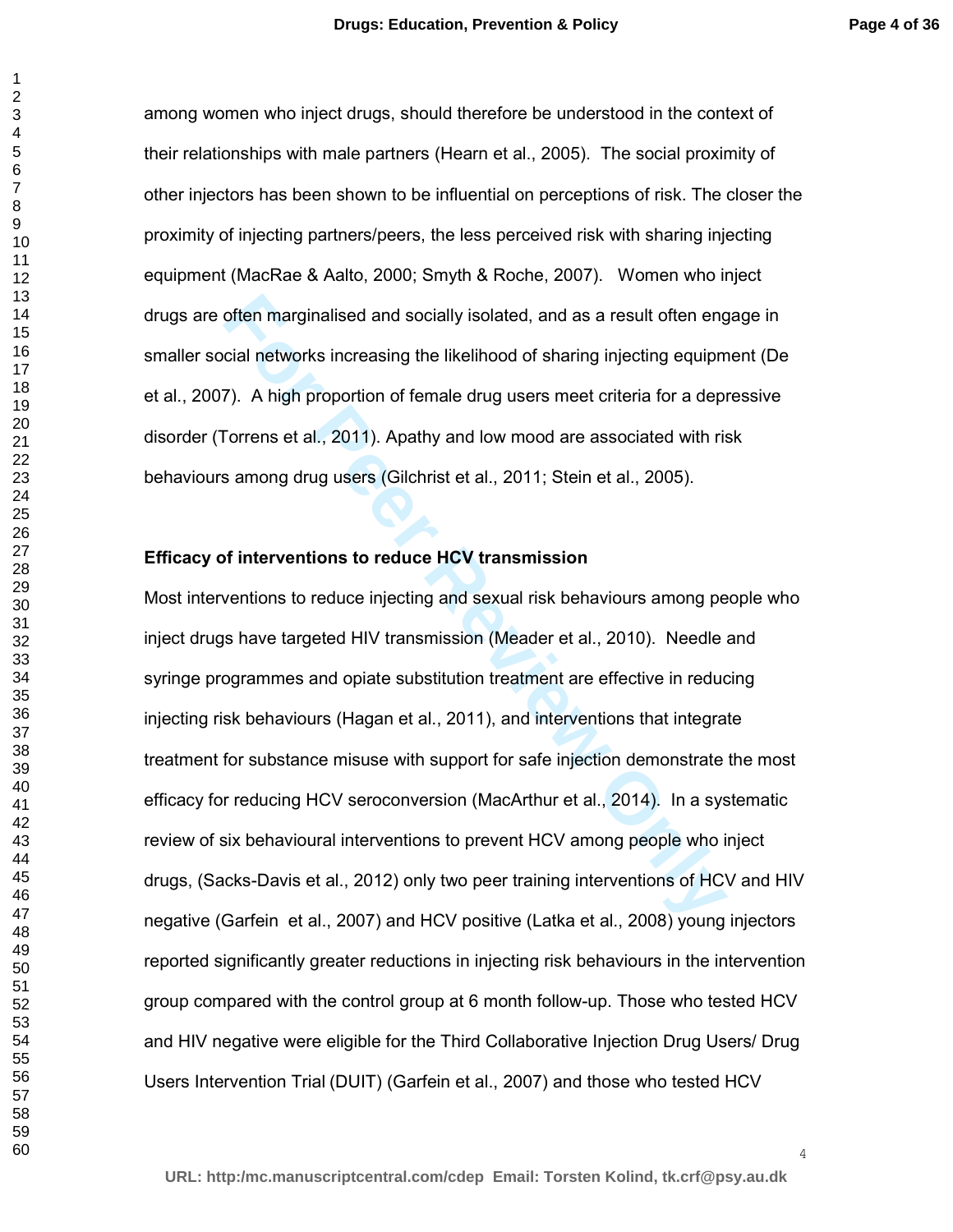ive, the intervention group reported a 29% greater reduction in inj<br>s than the control group, but there were no differences between tr<br>risk behaviours (Garfein et al., 2007). Among those who were HC<br>ne intervention group r positive were eligible for The Study to Reduce Intravenous Exposures (STRIVE) (Latka et al., 2008). Both trials compared similar 6 session x 2 hour small-group, cognitive behavioural, skills-building interventions that taught peer education skills to reduce injecting (Garfein et al., 2007; Latka et al., 2008) and sexual risk behaviours (Garfein et al., 2007) or a video discussion group. Among those who were HCV and HIV negative, the intervention group reported a 29% greater reduction in injecting risk behaviours than the control group, but there were no differences between trial arms for sexual risk behaviours (Garfein et al., 2007). Among those who were HCV positive, the intervention group reported a 26% greater reduction in distributive risk behaviours than the control group (Latka et al., 2008). The authors believe that the absence of gender-specific intervention content could have resulted in the lack of intervention effect on sexual risk behaviours for women participating in the DUIT trial (Mackesy-Amiti et al., 2014). They stress the need to address issues of gender norms, relationship power, sexual coercion, and negotiation of safer sex for reducing sexual risk behaviours among women who inject drugs. Furthermore, barriers that can impede females who inject from accessing harm reduction services and information, such as stigmatisation and fear of child removal (Harris et al., 2015) should be addressed to ensure women can access the treatment and support they require.

### **The need for gender sensitive interventions**

Despite some injecting and sexual risk practices putting women who inject drugs at increased risk for acquiring or transmitting HCV, none of the six trials in the Sacks-Davis et al. (2012) review were targeted at women who inject drugs and just 24%- 46% of the participants in the included trials were female. Gender sensitive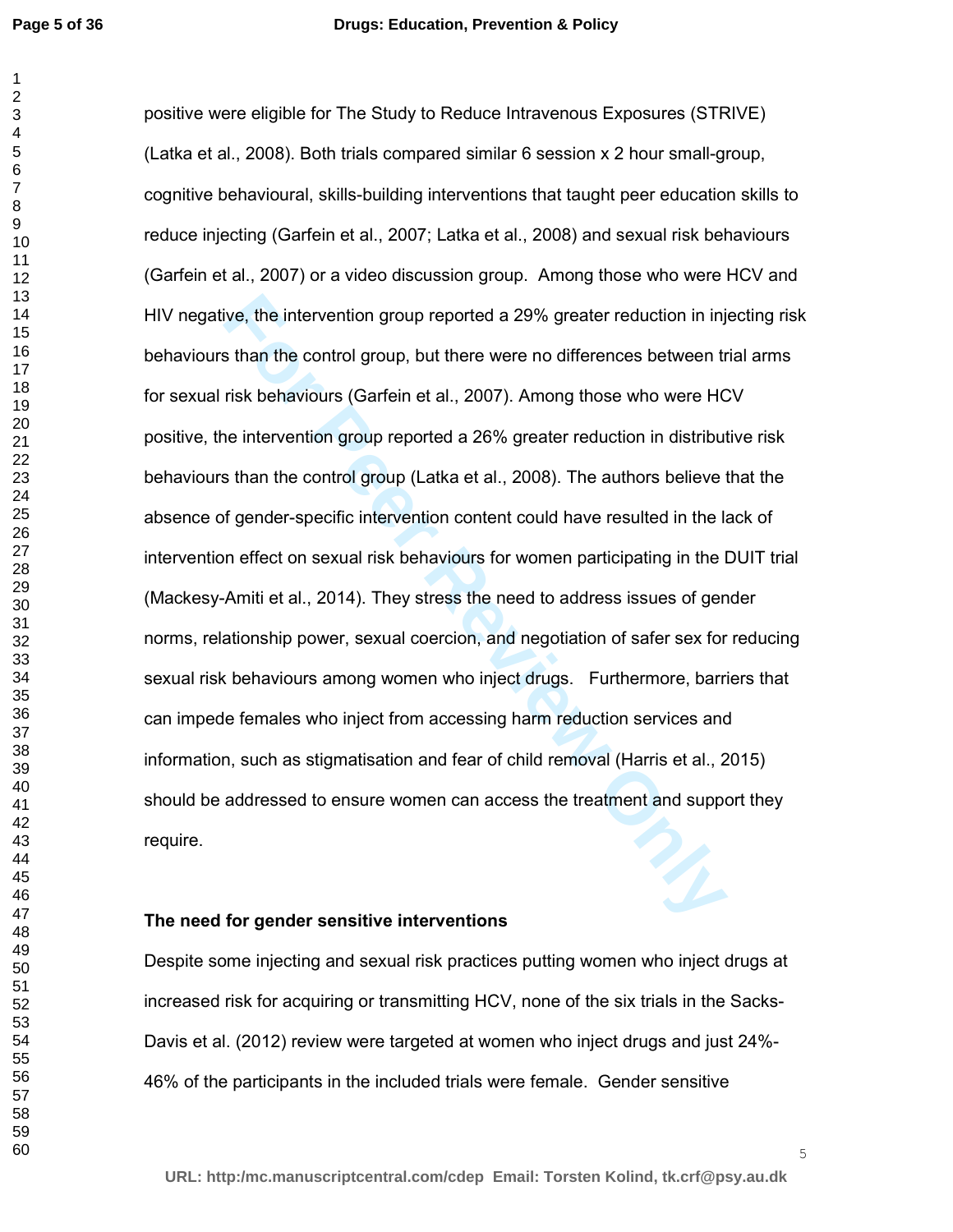2000). The risk of sexual acquisition of HCV for HIV negative w<br>low. HCV prevention interventions for people who inject drugs m<br>ionalising sharing injecting equipment with a sexual partner they and<br>ionalising sharing injec interventions should be developed and tested to address the specific risk behaviours for HCV transmission among women, including those related to co-occurring psychiatric symptoms and intimate relationships (Greenfield & Pirard, 2009). Moreover, women report a preference for female-only groups in drug treatment as they allow discussion of sensitive topics in a safe environment (Grosenick & Hatmaker, 2000). The risk of sexual acquisition of HCV for HIV negative women is extremely low. HCV prevention interventions for people who inject drugs may result in their rationalising sharing injecting equipment with a sexual partner they are having unprotected sex with, if they perceive an equivalent risk of HCV from both behaviours (Harris & Rhodes, 2013). Interventions for women should therefore, concentrate on reducing injecting risk behaviours, highlight situations in which sexual transmission is possible (e.g. rough and anal sex where blood-to-blood contact may occur, and among those women who are HIV positive) and provide skills/tools to help women negotiate safer sexual interactions in situations that may result in increased transmission risk, such as intimate partner violence and sex trading. While in some countries (e.g. 1% in the UK) HIV prevalence among people who inject drugs remains low (Hope et al., 2014), trend data from the European Union highlights that the rate of HIV among people who inject drugs from Spain, Italy and Poland remains unchanged (Weissing et al., 2011), with individual studies reporting prevalence rates ranging from 11% in Italy (Cruciani et al., 2013) to 30% among female injectors in Spain (Barrio et al., 2007). Moreover, in countries such as Poland, with elevated HIV prevalence among people who inject drugs (18%), co-infection with HCV is reported to be 17% (Rosinska et al., 2015). Therefore, the inclusion of information on safer sex and discussion on the increased risk of sexual transmission of HCV among women with HIV is warranted.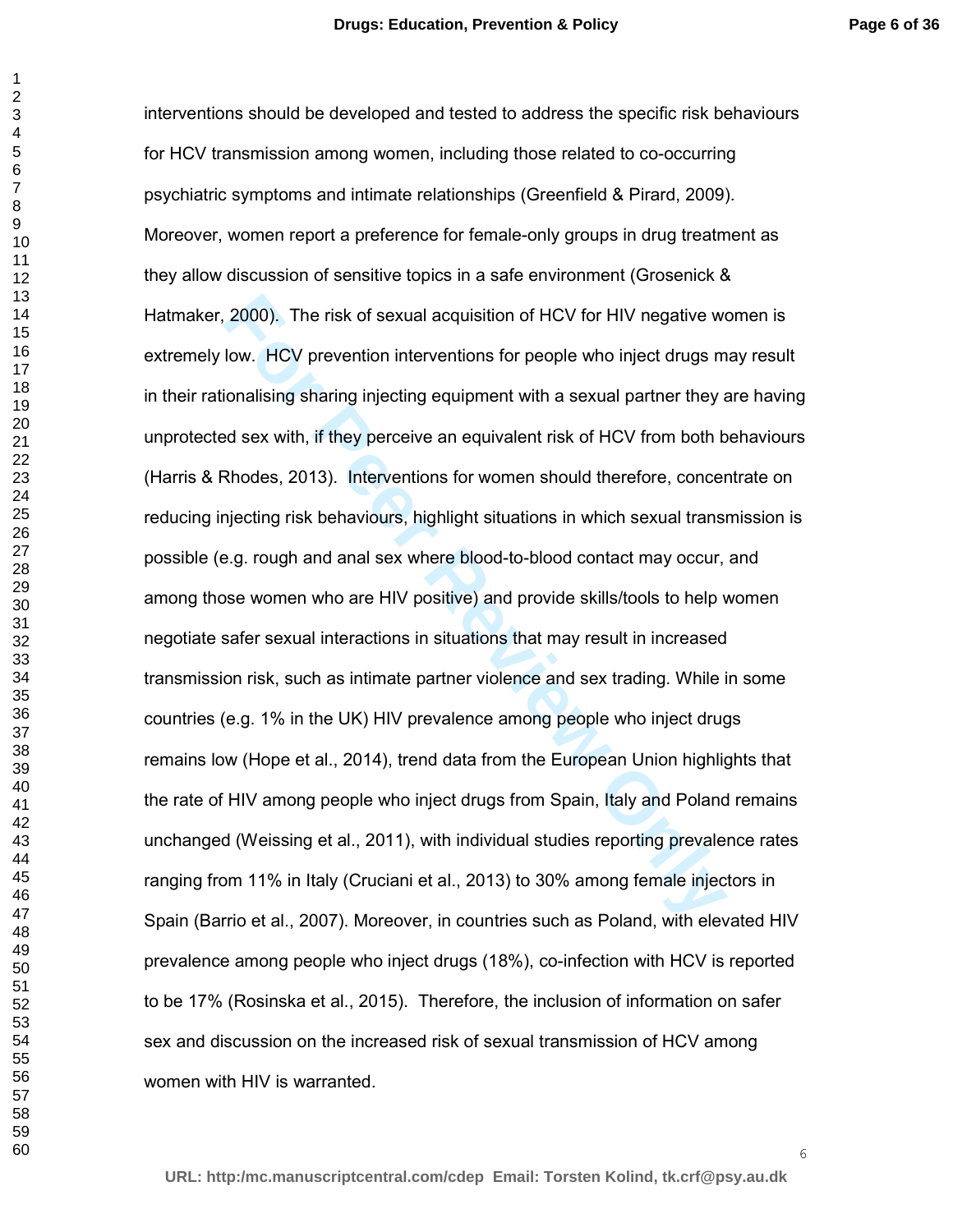### **Aims of the study**

This study aimed to 1) adapt the US DUIT intervention (Garfein et al., 2007) for women; 2) test the feasibility and acceptability of delivering the adapted intervention in drug treatment settings in Europe; and 3) determine the initial effectiveness of the adapted intervention to reduce HCV risk behaviours and increase HCV transmission knowledge among women who inject drugs in five European countries.

### **METHODS**

## **Design**

An uncontrolled, field effectiveness study of a manualised 3-session psychosocial group intervention, adapted from the DUIT intervention, with outcomes measured pre and one month post intervention was undertaken in 2013.

## **Adapting the intervention**

**Formal EXEC SECT THEOTER CONTROLLET SCHOLE CONDUCT CONDUCT CONDUCT CONDUCT CONDUCT CONDUCT CONDUCT CONDUCT AND CONDUCT THE INTERVATION (FOR PER REVIEW ON A SUPPRENDICT AND A SUPPRENDICT AND A SUPPRENDICT AND A SUPPRENDICT** Permission was granted by the authors of DUIT to adapt the intervention. The Capacity Opportunity Motivation-Behaviour framework was used to understand behaviour change (Michie et al., 2014) and inform the intervention adaptation. The DUIT intervention was reviewed by the research team and adapted where required to include up-to-date information on sexual risk of HCV transmission (Franciscus, 2015), pregnancy, motherhood and HCV transmission (Porter, 2013), and to include female relevant scenarios in the exercises and examples (Gilbert et al., 2006). The adapted intervention highlighted the link between depression and HCV risk behaviours and provided participants with skills to recognise and address such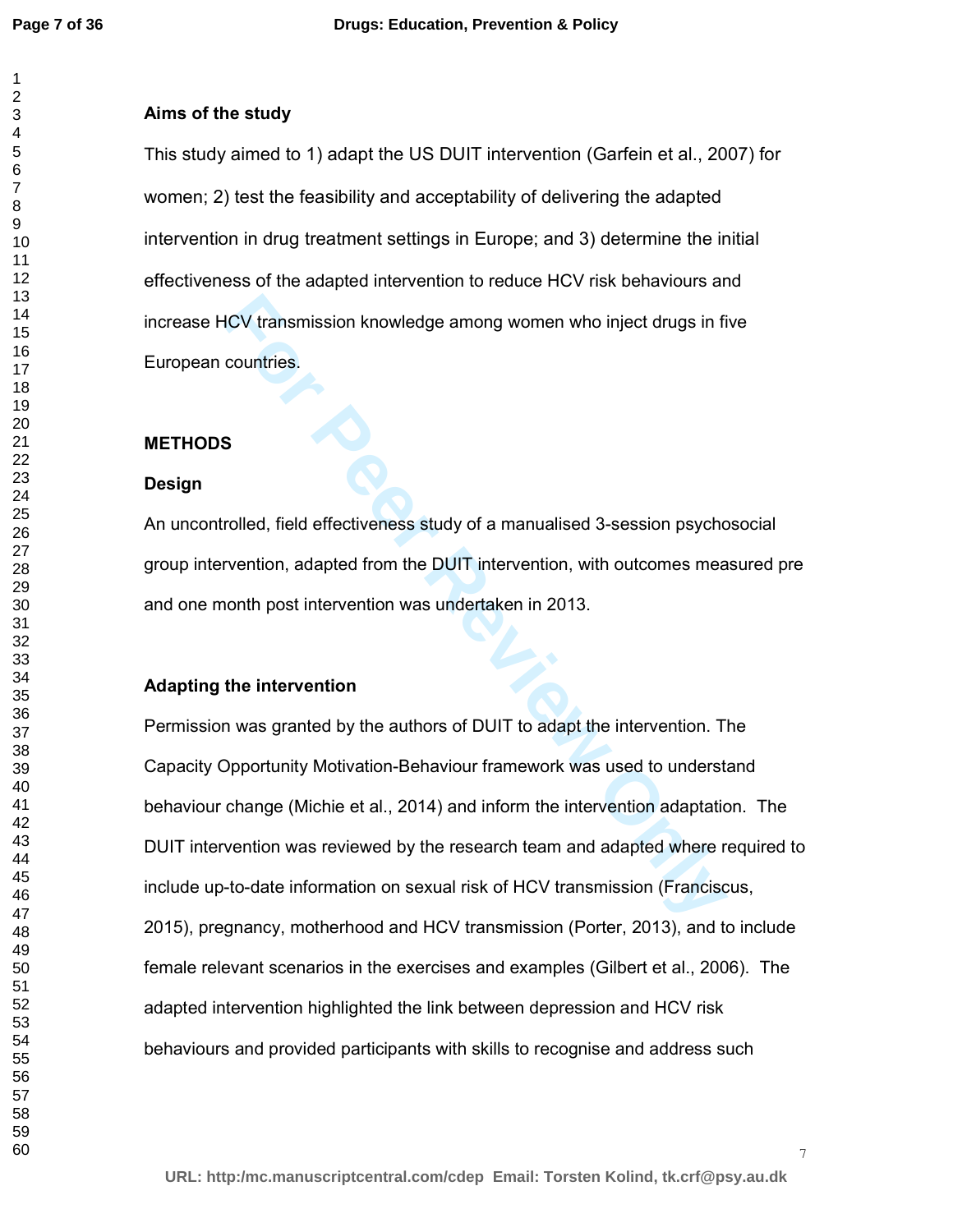feelings (Carpenter et al., 2006; Carpenter et al., 2008; Gilbert et al., 2006; Lewinsohn et al., 1984).

#### **The intervention**

ion began with a welcome and subsequent sessions had a brief fas learned in the previous session before progressing to the goals<br>n each session, participants learned about HCV transmission thre<br>and activities. Each session The REDUCE intervention consisted of three two-hour manualised group sessions. Each session began with a welcome and subsequent sessions had a brief feedback on what was learned in the previous session before progressing to the goals of that session. In each session, participants learned about HCV transmission through discussion and activities. Each session included one didactic presentation from the group facilitator, and used games, role-play, exercises, information pamphlets, video and skills building approaches to enhance learning. There are many misunderstandings or myths surrounding HCV transmission. Session 1 "Understanding Hepatitis C transmission risks" included a myths and facts game to ensure participants had up-to-date information about HCV and its transmission (e.g. there is no vaccination to protect against HCV, reinfection with another genotype of HCV is possible etc.). Thereafter, participants watched and discussed a video that demonstrated how cross-contamination of injecting paraphernalia could occur and engaged in an activity that allowed them to rate the HCV transmission risk for specific injecting behaviours (e.g. injecting with someone else's used needles (higher risk) to use a new syringe and equipment for every injection (lower risk)). Having highlighted the injecting HCV transmission risks, motivation and strategies to reduce risks were considered (e.g. labelling your syringe to avoid inadvertent sharing). In session 2 "Hepatitis C and sexual wellbeing – negotiating safety", the low risk of sexual and mother-to-child transmission and the need to avoid pregnancy during HCV treatment were explained, using a rate the risk group activity. The next activity focused on why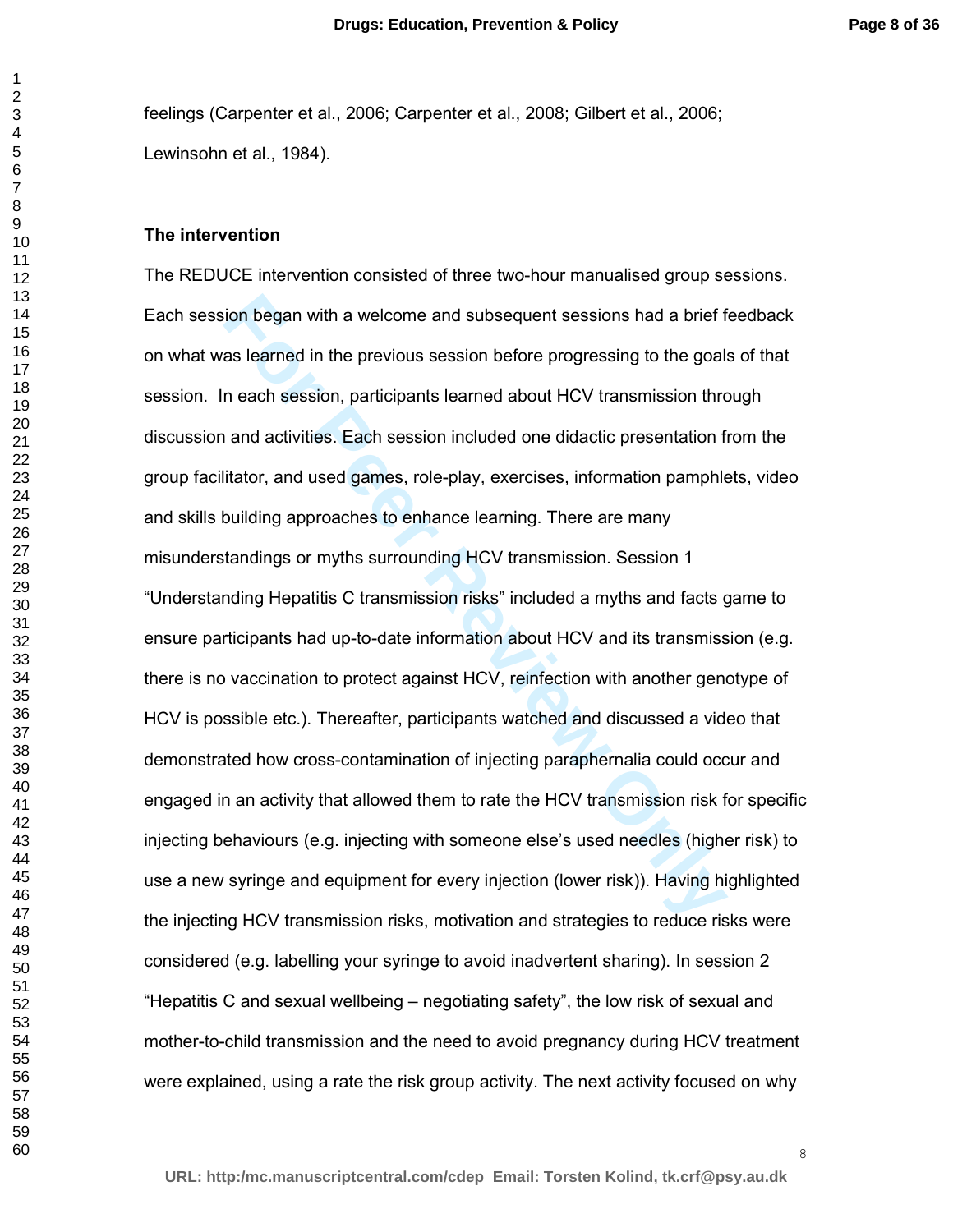and depression, and between risk taking behaviours and depress<br>Behavioural Model of Depression (i.e. mood can be changed by y<br>and the situations in which you place yourself. We can lift our moo<br>sant activities). Participan some women do things that may put them at risk of HCV (relationships and power, withdrawal etc.) and identified strategies/solutions and built skills and motivation to negotiate safer interactions with intimate partners and others. In the final session, "Hepatitis C and emotional wellbeing – reducing negative mood", participants learned to identify symptoms of depression, understand the association between HCV treatment and depression, and between risk taking behaviours and depression by using the Behavioural Model of Depression (i.e. mood can be changed by your activities and the situations in which you place yourself. We can lift our mood by doing pleasant activities). Participants considered what they could do to change the way they feel and facilitators taught safer-coping skills, including the use of positive self-talk, for participants to use when they were feeling depressed. The manual is available from the corresponding author or can be downloaded free of charge in English, Italian, German, Polish and Spanish from the REDUCE project website www.thereduceproject.imim.es (Figure 1).

# INSERT FIGURE 1 HERE

#### **Participants, setting and recruitment**

Females aged 18 years and older and who had injected heroin or other opiates, cocaine or amphetamines in the previous month were eligible to participate.

Participants were recruited from harm reduction services (including a low threshold drop-in in Warsaw (Poland) where self-injecting is tolerated; injecting rooms in Barcelona (Spain)) and waiting rooms of drug treatment centres (health service and third sector providers that offered opiate substitution therapy, drug treatment and needle and syringe exchange) in Vienna (Austria), Ascoli Piceno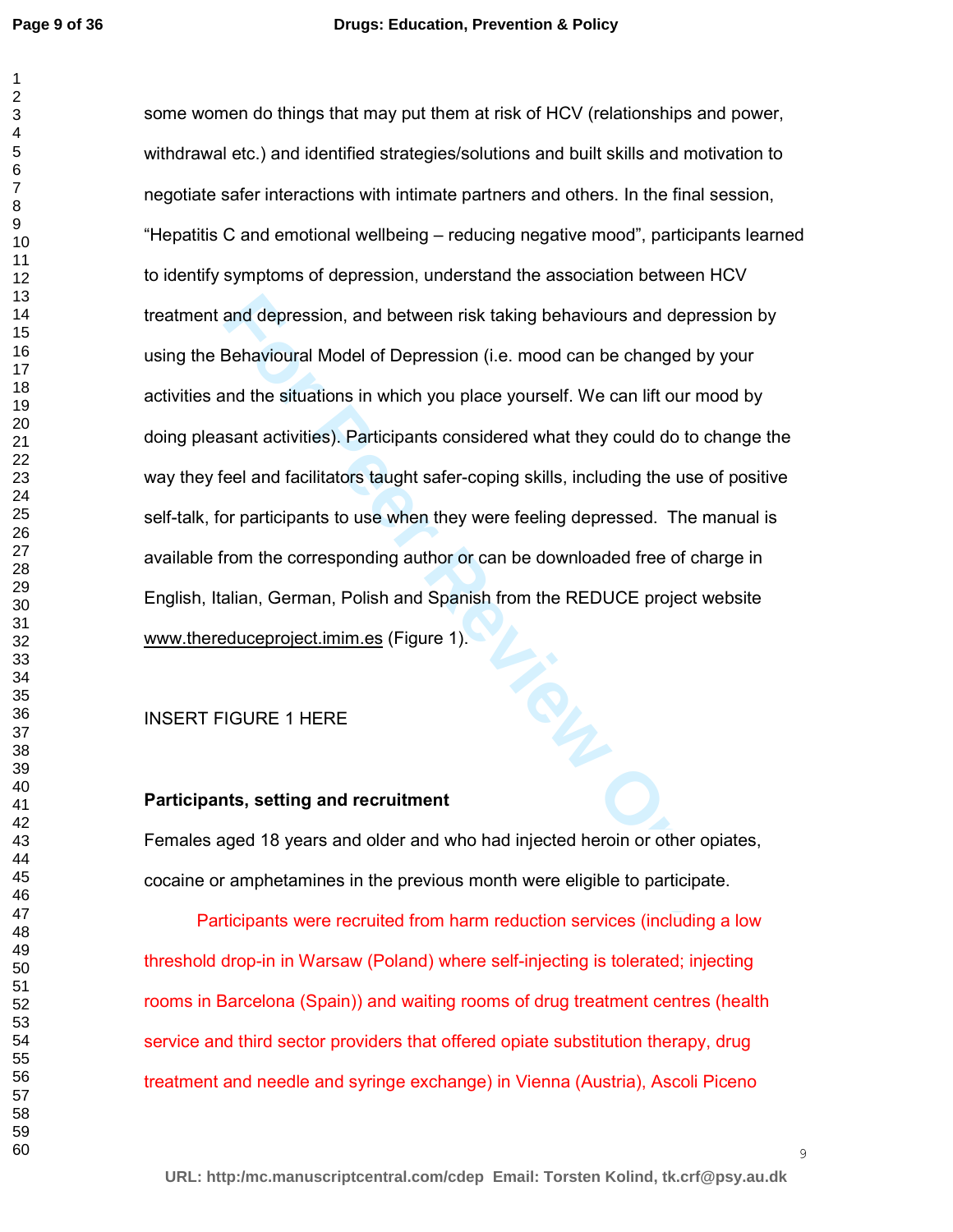With the exception of Warsaw, interviews were conducted by empty or Health Authorities. In Warsaw interviews were conducted by workers, including two ex-service users. Participation was voluntates were made aware that they (Italy), Warsaw (Poland), Paisley (Scotland) and Barcelona (Spain). In addition, staff approached eligible participants and asked them whether they were interested in being contacted by a researcher to hear more about the study. The study was explained to potential participants verbally by researchers and all participants were given an information sheet about the study prior to the researcher gaining informed consent. With the exception of Warsaw, interviews were conducted by employees of Universities or Health Authorities. In Warsaw interviews were conducted by harm reduction workers, including two ex-service users. Participation was voluntary and participants were made aware that they could drop out of the study at any time without having to give a reason, and that this would not affect the care they received at the harm reduction or treatment centre.

Researchers reminded participants of the intervention times and dates by telephone and/or text on the day before and/or on the morning of the intervention session they were due to attend. Participants received gift vouchers as a thank you for their time and travel expenses following participation in each intervention session and research interview.

#### **Measures**

The following outcomes were assessed at baseline (pre-intervention) and one month post intervention: HCV transmission knowledge, injecting and drug risk behaviours, condom use, and depressive symptoms. Instruments were self-administered with assistance by a trained researcher where required in a private room in all sites except Scotland, where they were interviewer-administered.

The HCV transmission knowledge questionnaire used in this study (REDUCE, 2013) was adapted from Balfour et al. (Balfour et al., 2009) and updated to include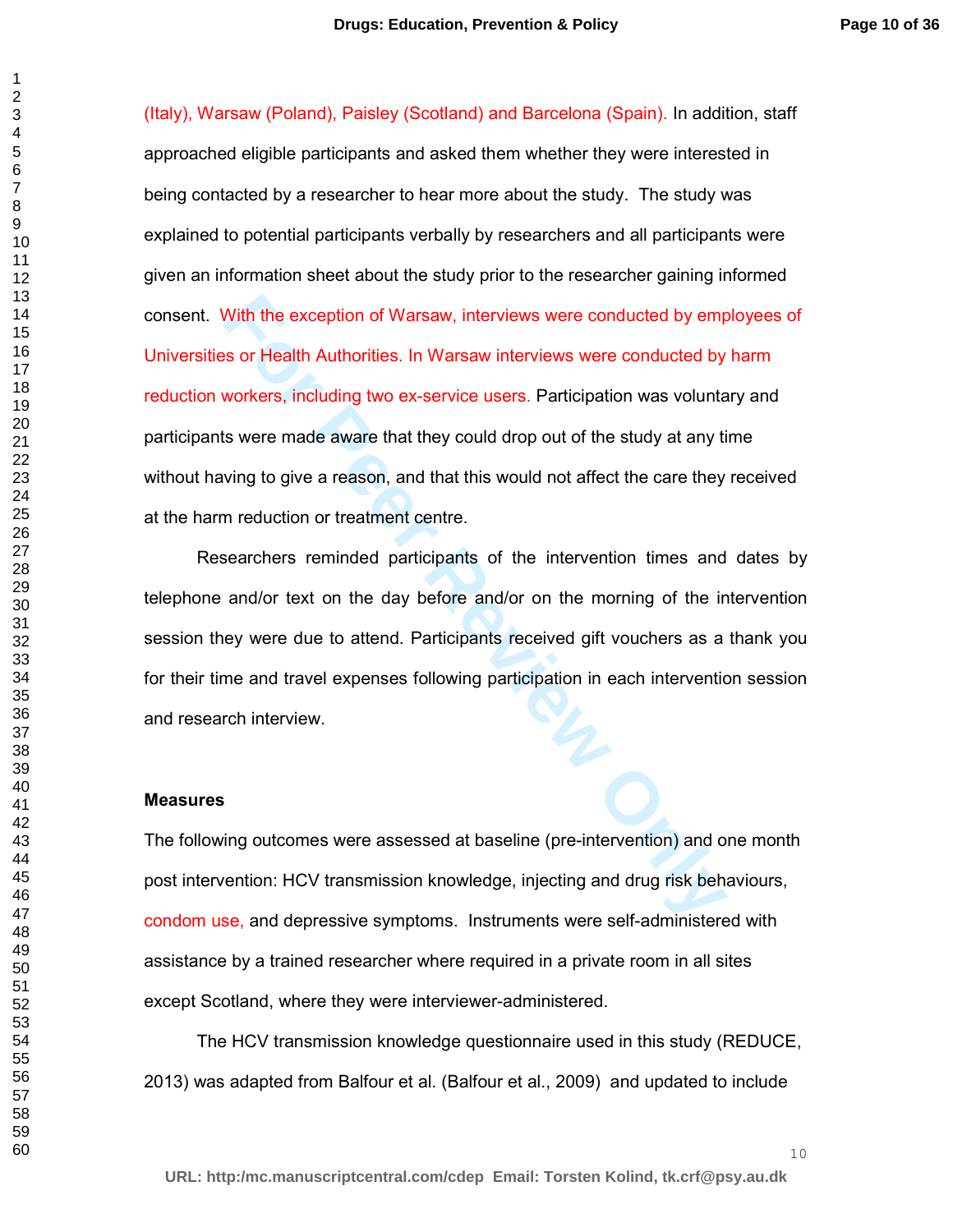#### **Drugs: Education, Prevention & Policy**

gender specific questions, and questions that incorporated recent advances in sexual and vertical transmission (Tohme & Holmberg, 2010). The questionnaire used in the current study had 53 risk statements with three response options "true", "false" and "don't know". Each correct answer scored one. The total score ranged from 0-53. The higher the total score, the greater the HCV transmission knowledge.

Questions were included to determine the frequency of past month injecting drug use, injecting preparation and administration practices, and sexual practices to determine the frequency of these HCV transmission risk behaviours (University of the West of Scotland, 2012; Cox et al., 2008).

estions were included to determine the frequency of past montliniecting preparation and administration practices, and sexual pite frequency of these HCV transmission risk behaviours (Univercotland, 2012; Cox et al., 2008). The Patient Health Questionnaire (PHQ-9) (Kroenke et al., 2001) is a reliable and valid measure of depression severity across nine depressive symptoms experienced in the past two weeks as "0" (not at all) to "3" (nearly every day). A PHQ-9 score of 10 or more had a sensitivity of 88% and a specificity of 88% for major depression (Kroenke et al., 2001). However, recent research suggests that a cut-off of 12 should be used for substance misusers (Delgadillo, 2012).

### **Intervention delivery**

Following training in its use, the manualised intervention was delivered in outpatient drug treatment settings by a Clinical Psychologist in Austria, Italy and Spain, by two Health Educators in Poland, and by a blood borne virus Nurse in Scotland. The interventionists at each site reflected the usual way that interventions were delivered at these treatment settings, and therefore, real practice. A researcher attended each session to check the fidelity of the intervention delivered against the manual. One group programme of three sessions took place in each city (range 5-10 participants per group).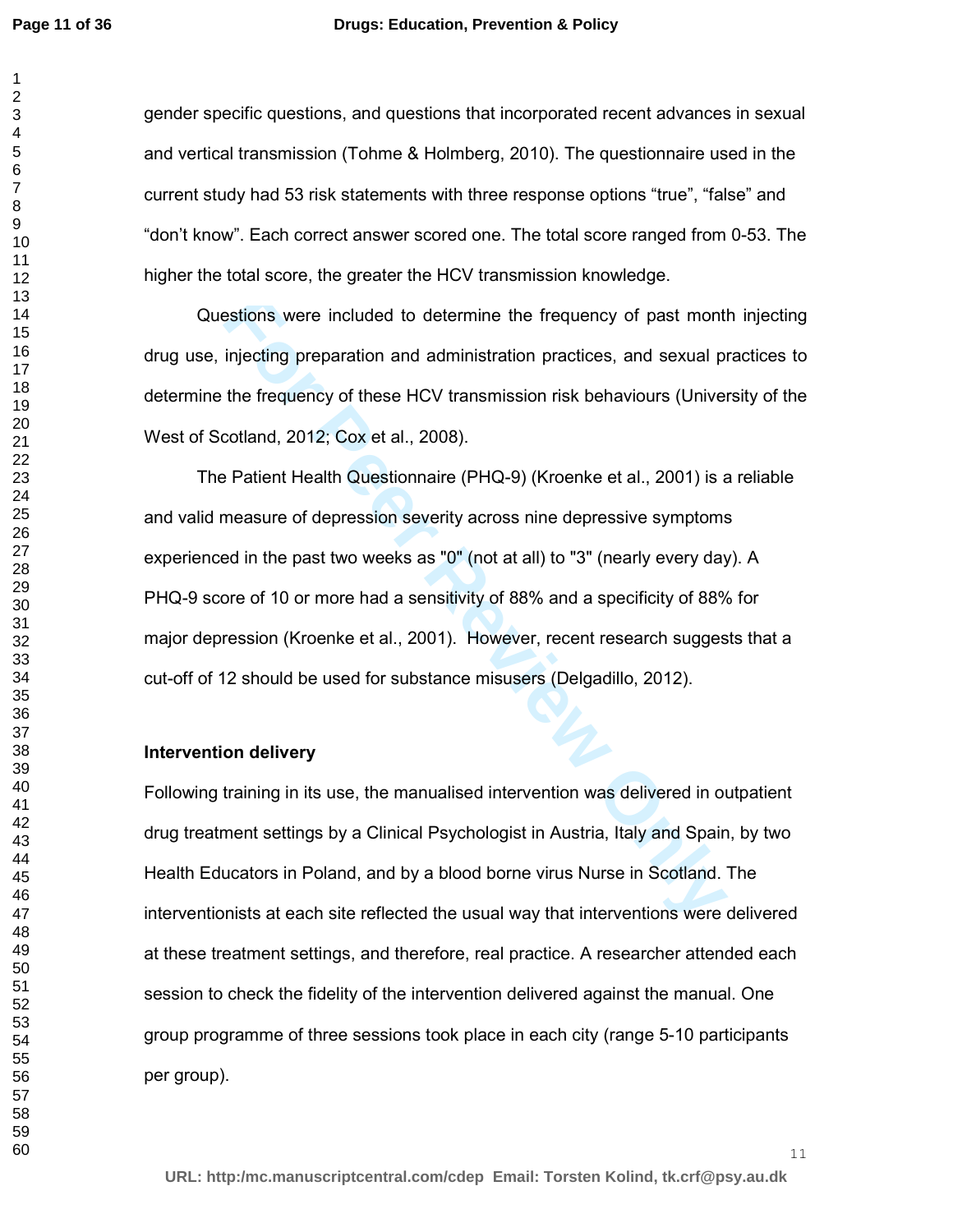#### **Analysis**

of the intervention or not. Therefore, if the participant did not computed to mean month post intervention, the responses from their baseline in the mean month post intervention, the responses from their baseline in the me Paired t-tests were used for continuous data and McNemar tests for matched pairs were used for categorical data to compare pre and post intervention findings. Intention to treat analysis was conducted to ensure that all participants who began the treatment were included in the analysis, whether they completed all three sessions of the intervention or not. Therefore, if the participant did not complete the assessment one month post intervention, the responses from their baseline assessment were used to assume no change in their behaviour or knowledge. Such imputation of data was conducted for four cases at one month post intervention follow-up. One question asked participants of all the needles and syringes that they used to inject in the last month, how many were new and unused (i.e. from a packet) on a scale of 0 to 10 (where 0 was none and 10 was all). A score of 10 was entered for the four participants that had ceased injecting at one month post intervention to allow for intention to treat analysis to be conducted.

The intervention was targeted at women who had injected drugs in the past month regardless of their self-reported HCV status, as previous research confirms that people who inject drugs are not always aware of their HCV status, and that selfreported and actual HCV status often differ (Kwiatkowski et al., 2002; O'Keefe et al., 2013). The analysis is therefore, not presented by HCV status.

### **RESULTS**

Thirty six females who injected opiates or stimulant drugs in the previous month completed the baseline assessment with the researcher prior to beginning the intervention: 10 from Austria, 6 from Italy, 5 from Poland, 7 from Scotland and 8 from Spain (Table 1). The mean age of the participants was 32.19 years (SD 8.31; range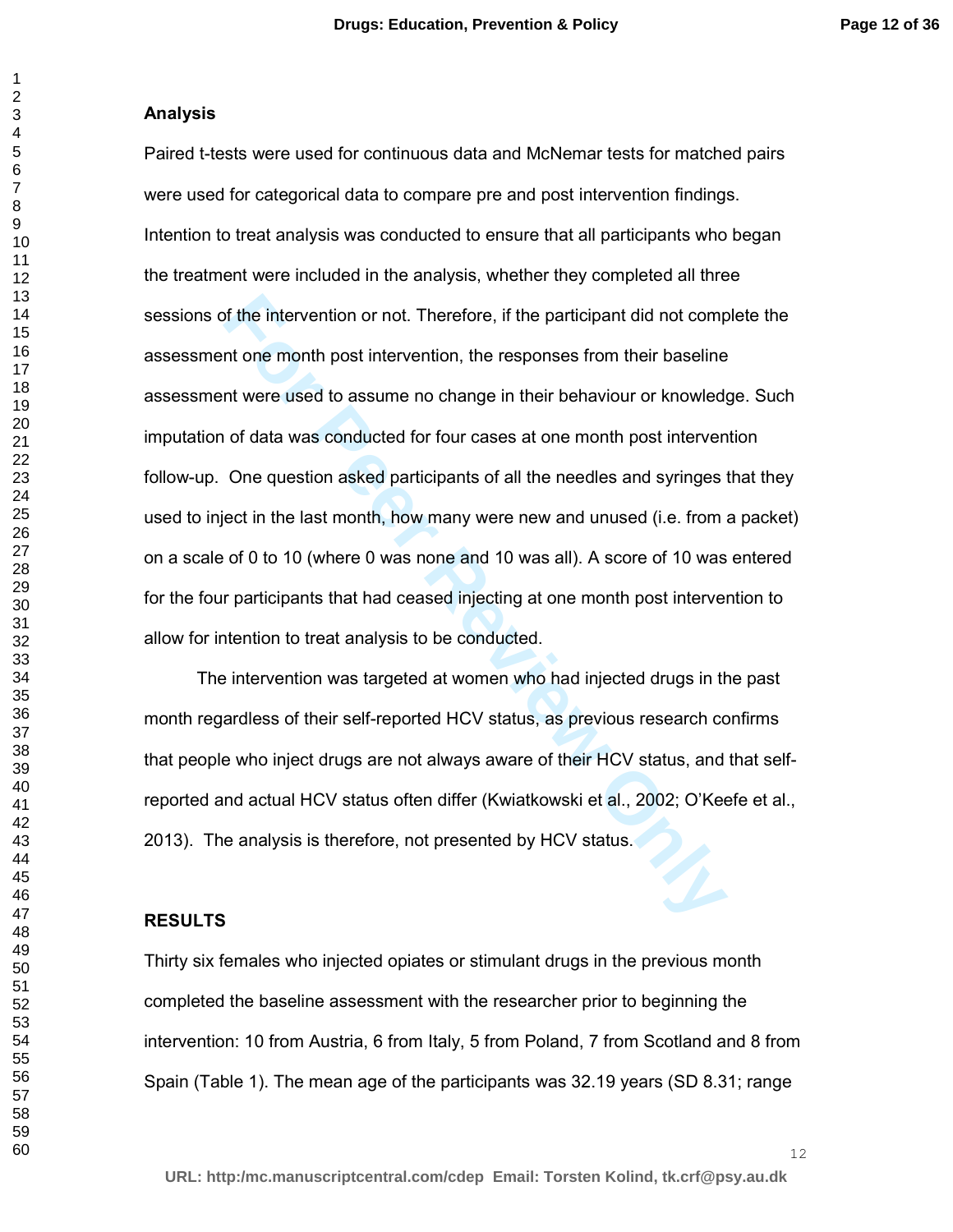ity were heterosexual (29/34; 85.3%). Almost 9% had exchanged<br>ugs or goods in the past month (3/34; 8.8%). Forty two percent (1<br>oorted they had ever been afraid of an intimate partner, with three<br>tricipants stating they we 22-56 years). Most participants lived with their intimate partner (16/36; 44.4%), 19.4% (7/36) lived alone, 19.4% (7/36) lived with friends or flatmates, 11.1% (4/36) lived with other family members and 8.3% (3/36) lived with their children (answers not mutually exclusive). The majority of participants had attained secondary school qualifications (20/36; 55.6%) or a technical certificate or apprentice (10/36; 27.8%). The majority were heterosexual (29/34; 85.3%). Almost 9% had exchanged sex for money, drugs or goods in the past month (3/34; 8.8%). Forty two percent (15/36; 41.7%) reported they had ever been afraid of an intimate partner, with three (3/14; 21.4%) participants stating they were afraid of their current intimate partner. At baseline the drugs that participants had injected most often in the previous month were heroin/other opiates (23/36; 63.9%); cocaine (9/36; 25.0%); amphetamine (3/36; 8.3%) and speedball (heroin and cocaine together) (1/36; 2.8%). Thirty two of the 36 participants reported they had ever been tested for HCV: nine self-reported they were HCV negative (28.1%), 18 self-reported they were HCV positive (56.3%) and five reported they did not know or were unwilling to disclose their HCV status (15.6%). Table 1 describes the attendance at each session and attrition by country.

INSERT TABLE 1 HERE

Mean HCV transmission knowledge scores increased significantly from baseline (pre-intervention) to one month post intervention (36.44 (SD 6.81) versus 44.97 (SD 5.74); t(35) = -7.845, p<0.001). All participants had injected drugs in the month prior to baseline assessment, mainly heroin (17/36; 47.2%) or other opiates (6/36; 16.7%), cocaine (9/36; 25.0%) or amphetamine (3/36; 8.3%). One month post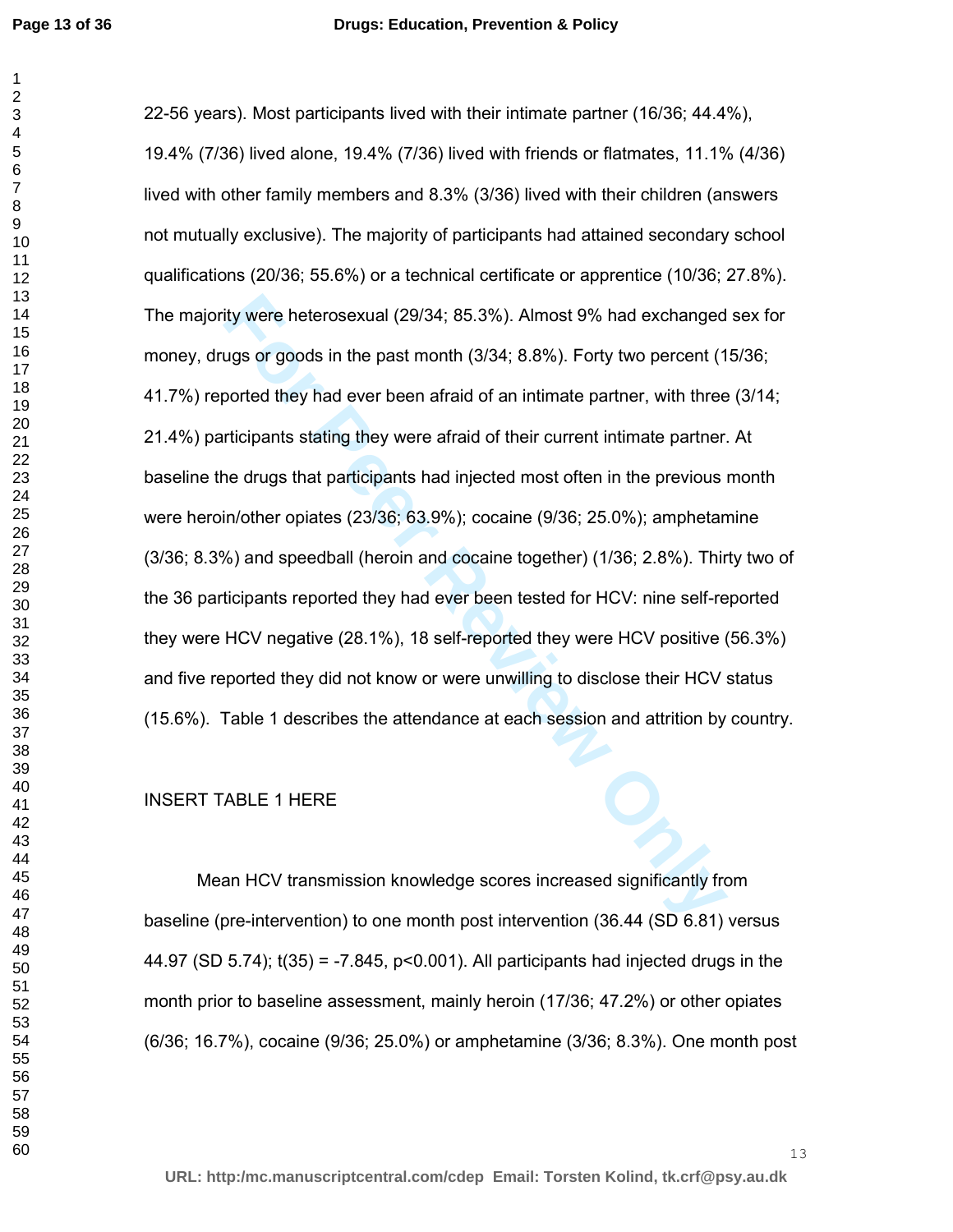intervention, four participants had not injected in the month prior since the intervention (4/36; 11.1%).

#### INSERT TABLE 2

Its were asked of all the needles and syringes that they used to inj<br>, how many were new and unused (i.e. from a packet) on a scale<br>vas none and 10 was all). There was a significant increase report<br>all new and unused needl Participants were asked of all the needles and syringes that they used to inject in the last month, how many were new and unused (i.e. from a packet) on a scale of 0 to 10 (where 0 was none and 10 was all). There was a significant increase reported in the number of all new and unused needles/syringes used to inject in the past month (Table 2). Among the total sample (where 10 was imputed for those who had not injected in the month post intervention), reductions were reported in the mean number of times participants had injected with a needle/syringe that had already been used by someone else, the mean number of different people that they had received used needles/syringes from and the mean number of different people that they had passed their used needles/syringes on to from baseline to one month post intervention, although these reductions were not statistically significant (Table 2). Compared to baseline, the proportion of participants who had at one month post intervention used spoons or containers for mixing that had previously been used by someone else, used an alcohol swab when they injected drugs after the injection and shared filters, spoons, cookers or water with someone they knew was HCV positive reduced significantly. There was a marginally significant reduction in the proportion of participants who reported preparing drugs or rinsing their works with water that had already been used by someone else at one month post intervention (Table 2). No reduction in condom use was reported. For participants who reported having intimate relations with men and having vaginal sex in the past month (21/30; 70.0%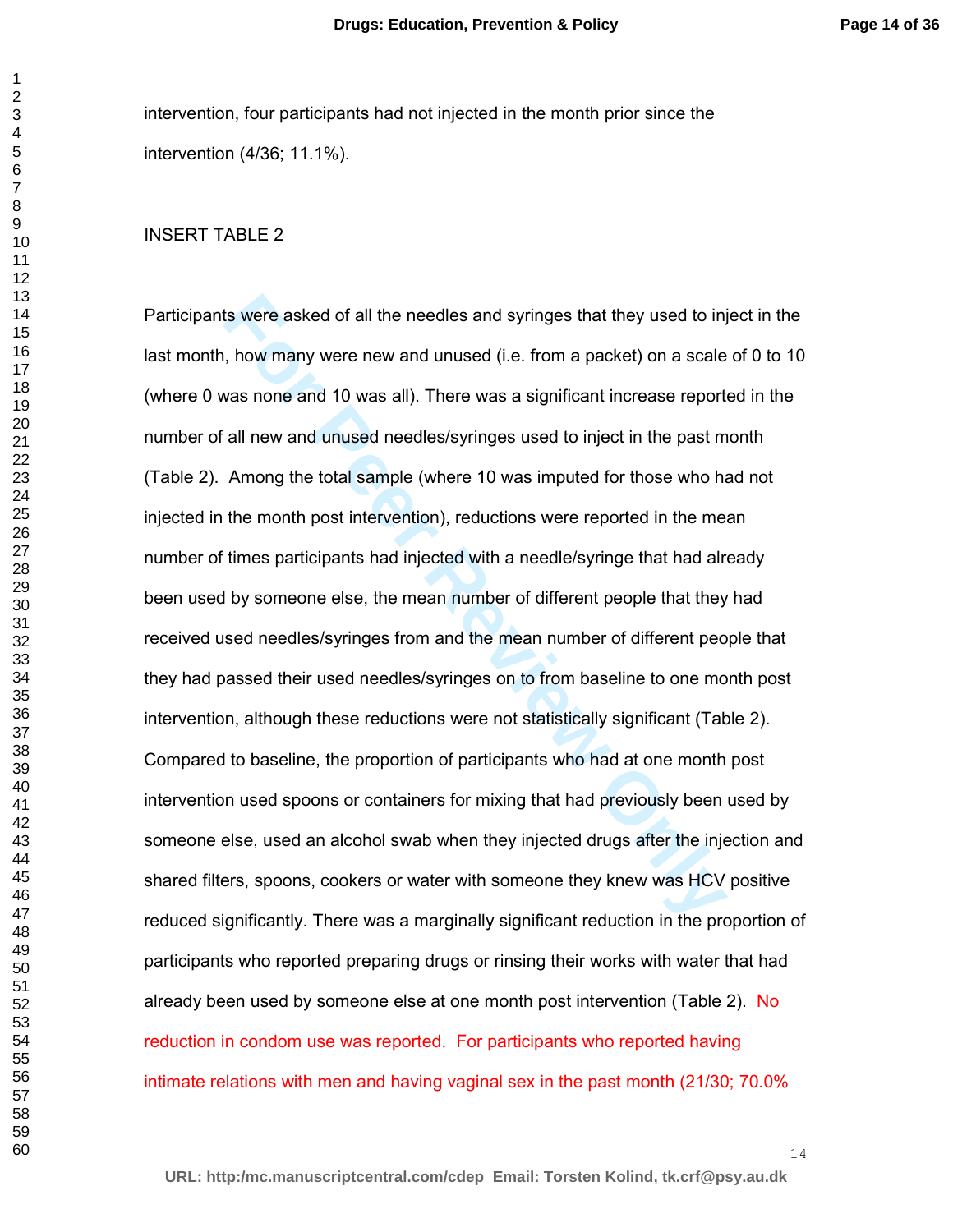at baseline and 19/32; 59.4% at one month post intervention), 47.6% (10/21) at baseline and 52.6% (10/19) at one month post intervention reported they had never used condoms for vaginal sex during that time period. Table 3 describes a trend towards greater ability to make decisions or negotiate safer drug preparation in the month post intervention among those who reported sharing a drug with another person before or after preparing it from baseline assessment.

# INSERT TABLE 3

Depressive symptoms did not reduce significantly from baseline to one month post intervention (14.25 (SD 5.49) vs 14.53 (SD 6.79); t(35)= -0.313, p=0.756).

## **Acceptability**

fore or after preparing it from baseline assessment.<br>
ABLE 3<br> **FORMALE 3**<br> **FORMALE 3**<br> **FORMALE 3**<br> **FORMALE 3**<br> **FORMALE 3**<br> **FORMALE 3**<br> **FORMALE 3**<br> **FORMALE 3**<br> **FORMALE 3**<br> **FORMALE 3**<br> **FORMALE 3**<br> **FORMALE 3**<br> **FOR** Feedback from staff who delivered and participants who attended the intervention determined its acceptability, and identified areas that worked well and those that could be improved. While the intervention was relatively brief (three sessions), professionals believed that the duration of each session (two hours) was too long for participants to concentrate well throughout. However, they also believed that two hours was too brief to be able to answer all questions raised by participants. Participants stated that they learned a lot and really enjoyed the interactive parts of the intervention including the video, games and role play exercises. They found the didactic sessions delivered by the professionals to be less interesting. The first session, *Understanding Hepatitis C transmission risks,* was enjoyed the most, followed by the second session, *Hepatitis C and sexual wellbeing– negotiating safety*. Participants felt that the strategies taught during the third session, *Hepatitis C*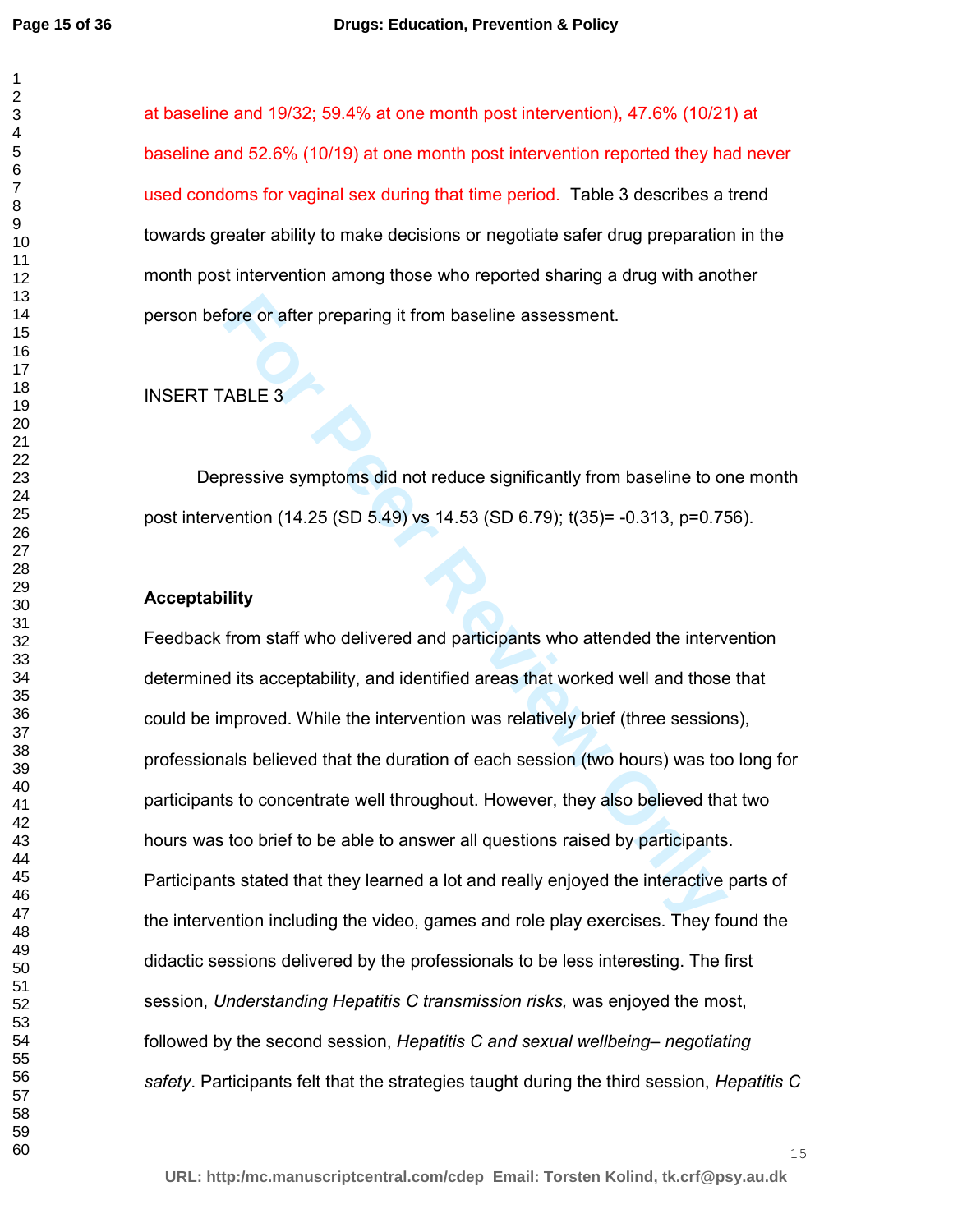*and emotional wellbeing – reducing negative mood*, were not enough to stop them injecting (and taking risks) when they were feeling down. This view is reflected in the findings that depressive symptoms did not reduce one month post-intervention.

#### **DISCUSSION**

gs demonstrate that it was feasible and acceptable to deliver a the<br>ender specific group intervention to address HCV transmission ris<br>ction and drug treatment centres in five European cities. One mon<br>on, women's knowledge The findings demonstrate that it was feasible and acceptable to deliver a three session gender specific group intervention to address HCV transmission risks in harm reduction and drug treatment centres in five European cities. One month postintervention, women's knowledge on HCV transmission had significantly increased (with an average of nine additional correct answers). However, increased knowledge alone does not necessarily result in corresponding changes in behaviour, therefore it is important that the intervention also addresses capability, opportunity and motivation (Michie et al., 2014).

While there were reductions in all drug administration and preparation risk behaviours, only the following risk behaviours reduced significantly from pre to one month post-intervention: the use of spoons or containers for mixing that had previously been used by someone else, sharing of filters, spoons, cookers or water with someone who was HCV positive and the use of an alcohol swab following injection. There was a significant increase in the proportion of new and unused needles and syringes used to inject drug with. Despite the intervention highlighting the possibility of becoming infected with another genotype of HCV and therefore the importance of not sharing injecting equipment with others regardless of their HCV status, the increase in the proportion sharing equipment with only those whose HIV or HCV status was the same as theirs was a concern and the message about this risk requires to be strengthened in future interventions. Conflicting results have been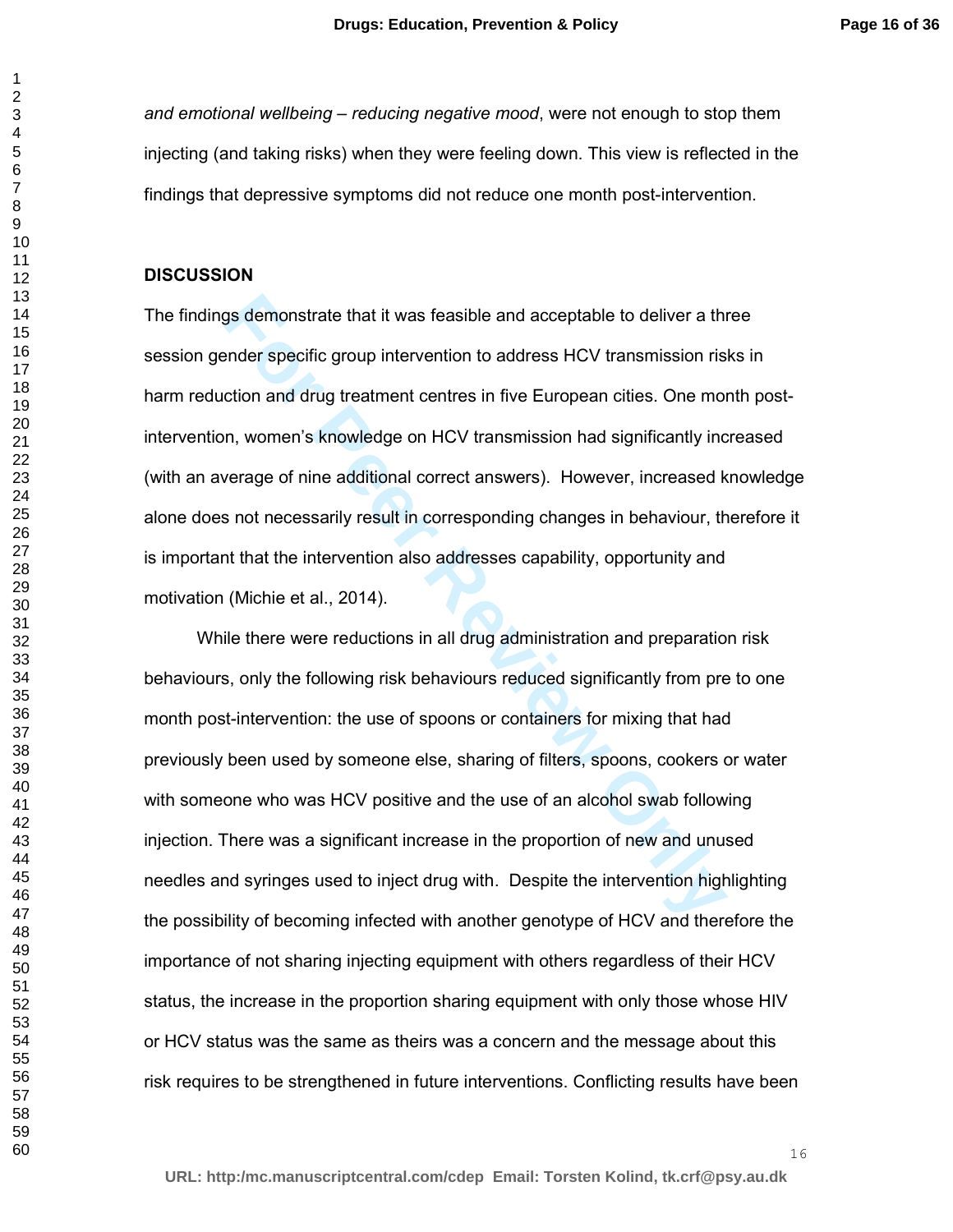fact that people engage in risky injection behaviours with those the also infected with HCV (i.e. "sero-sort) (Burt, Thiede, & Hagan, *i* not understanding the risks of becoming infected with another ge While the results w found regarding the impact of HCV status on injecting risk behaviours. Some studies report that those who knew they were HCV positive engaged in fewer HCV risk behaviours than those who were unaware of their status (Kwiatkowski et al., 2002), while other studies reported no difference (Norden, et al., 2009) or high needle sharing among people who were HCV positive (Korthuis et al., 2012). This may be due to the fact that people engage in risky injection behaviours with those they believe are also infected with HCV (i.e. "sero-sort) (Burt, Thiede, & Hagan, 2009), potentially not understanding the risks of becoming infected with another genotype of the virus. While the results were not significant, greater proportions of women felt they were better able to control (e.g. refuse to inject because they believed the drugs were prepared unsafely, take the initiative of preparing the drugs, make sure drug preparation and injection was done safely) the preparation and administration of the injecting process (Table 3).

No increases in condom use were reported post-intervention, potentially due to 44% of participants living with an intimate partner, therefore other forms of contraception may be being used, or that as with many longer-term relationships contraception is not always used with steady partners (Mercer et al., 2013), once trust is established in the relationship (Gilchrist et al., 2011).

There were no changes in depressive symptoms from pre to one month postintervention. The REDUCE intervention included strategies to improve mood, and did not attempt to treat depression, therefore, it was perhaps unrealistic to expect any change in depressive symptoms. More intensive treatment should be offered to women who inject drugs with comorbid depression, given the relationship between depressive symptoms and injecting and sexual risk behaviours (Gilchrist et al., 2011; Stein et al., 2005).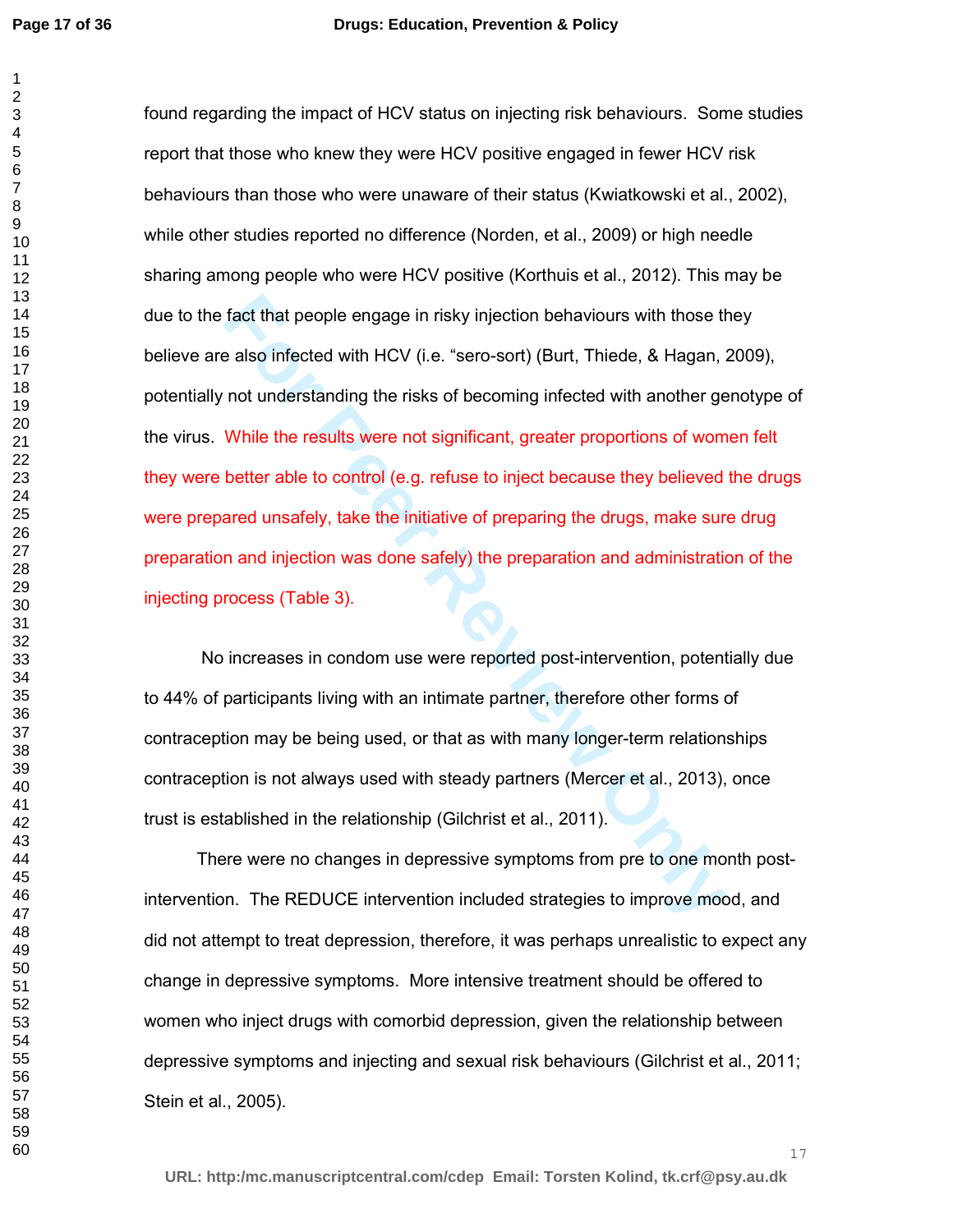## **Limitations of the study**

Its were engaged with drug treatment or needle exchange services<br>ay not be generalizable to all women who inject drugs particularly<br>ed with treatment services, whose situations and experiences ma<br>Eleven participants had al Findings from the intervention study are limited as it was not a randomised controlled trial. The small sample size could have resulted in type II errors, with insufficient power to account for the variation in treatment and sampling variations across sites. Participants were engaged with drug treatment or needle exchange services so the findings may not be generalizable to all women who inject drugs particularly those not engaged with treatment services, whose situations and experiences may be different. Eleven participants had also taken part in the mixed methods study so may have been familiar with the HCV transmission knowledge questionnaire, although participants in the mixed methods study were not given the correct answers to the questionnaire in that study. Most sites reported that the follow-up questionnaires were self-completed, however where participants required help due to literacy or concentration issues they were assisted by the researcher.Previous research found similar disclosure rates of sensitive or stigmatising information (including substance use) across face-to-face interview, telephone interview and paper-and-pencil questionnaires (Rosenbaum et al., 2006). While it is possible that participants may have under-reported specific behaviors to be viewed favorably by the researcher (i.e. social desirability), self-reports of drug use and risk behaviours have shown acceptable levels of reliability and validity (Darke, 1998). Despite these limitations, the intervention did successfully reduce some injection risk behaviours and significantly increased HCV transmission knowledge among women in this study. However, it was not successful in reducing depressive symptoms or sexual risk behaviours, potentially due to the fact that the intervention was not targeted at reducing depressive symptoms and the majority of participants may have been in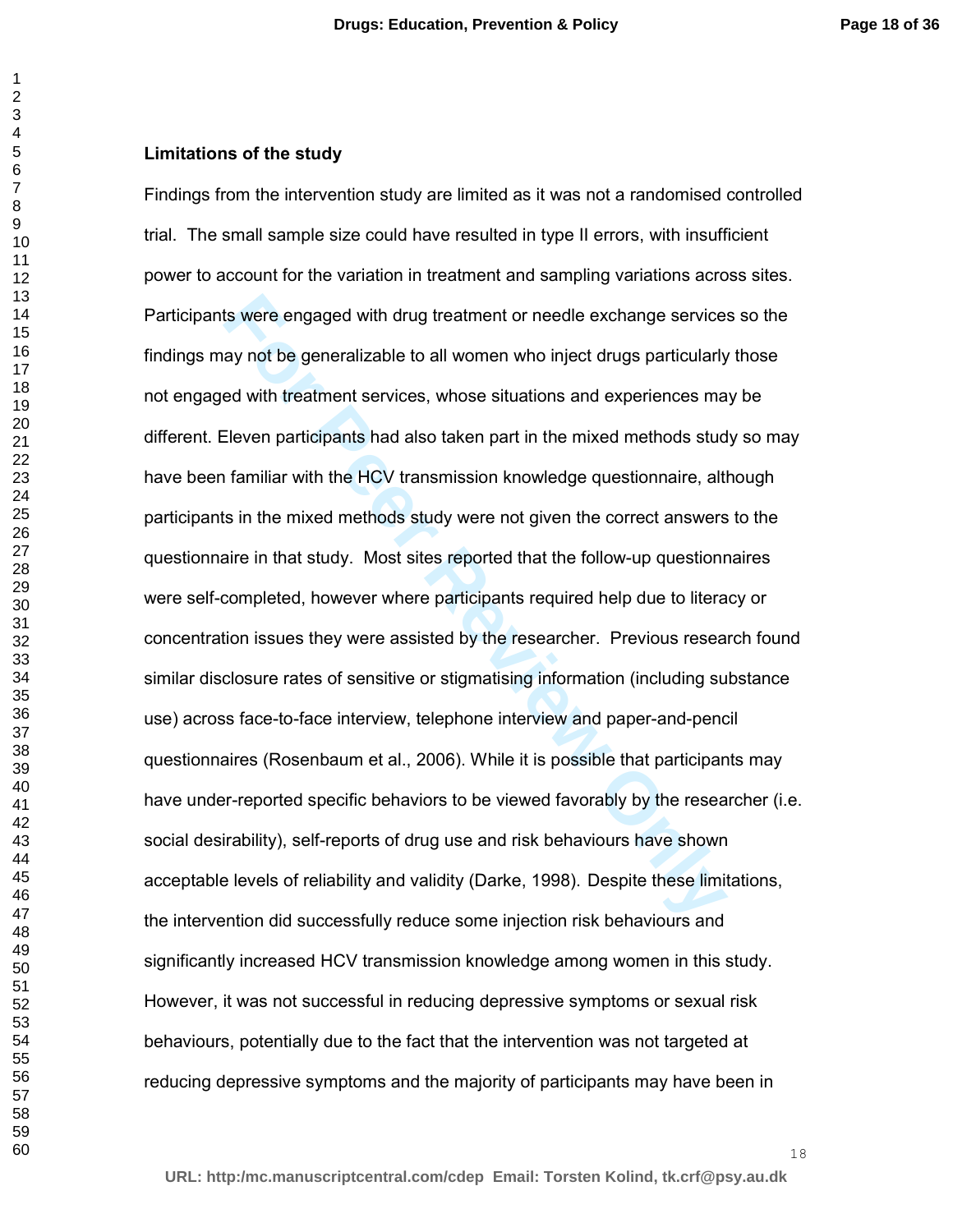long term established relationships where condoms were not routinely used. As high proportions of women in this sample reported depressive symptoms, more intensive intervention should be offered to address depressive symptoms. Moreover, it may be unrealistic to encourage condom use in established relationships. Promising findings have been shown from interventions that have targeted couples who use drugs (El-Bassel et al., 2014). "Symbiotic" goals for people who inject drugs, such as avoiding injecting related scars or marks and maintaining venous access, may result in the use of sterile injecting equipment (Harris & Rhodes, 2012). Future harm reduction interventions, should focus on these symbiotic goals, and include protective practices and strategies to avoid injecting risk situations such as withdrawal and lack of preparedness (Harris et al., 2012; Mateu-Gelabert et al., 2014; Treolar et al., 2015).

### **CONCLUSIONS**

**For Perront Symbiotic"** goals for people who inject drugs, such as<br>Felated scars or marks and maintaining venous access, may result<br>The injecting equipment (Harris & Rhodes, 2012). Future harm recoms, should focus on thes The REDUCE intervention is an innovative, evidence-informed gender-specific group intervention to reduce HCV risk behaviours in the particularly vulnerable target group of women who inject drugs. The study found that the intervention was both feasible to introduce in real world harm reduction and drug treatment services throughout Europe and promising findings on reducing injecting risk behaviours were reported at one month post-intervention. There remains a need to update the intervention to incorporate recent findings on HCV prevention and determine whether these results can be improved. The benefits of successful early intervention to reduce risk behaviours and subsequently HCV transmission, in comparison to the consecutive costs of treatment (from interferon to liver transplantation) highlight the importance of psychosocial interventions as part of a wider harm reduction strategy to reduce HCV among women who inject drugs.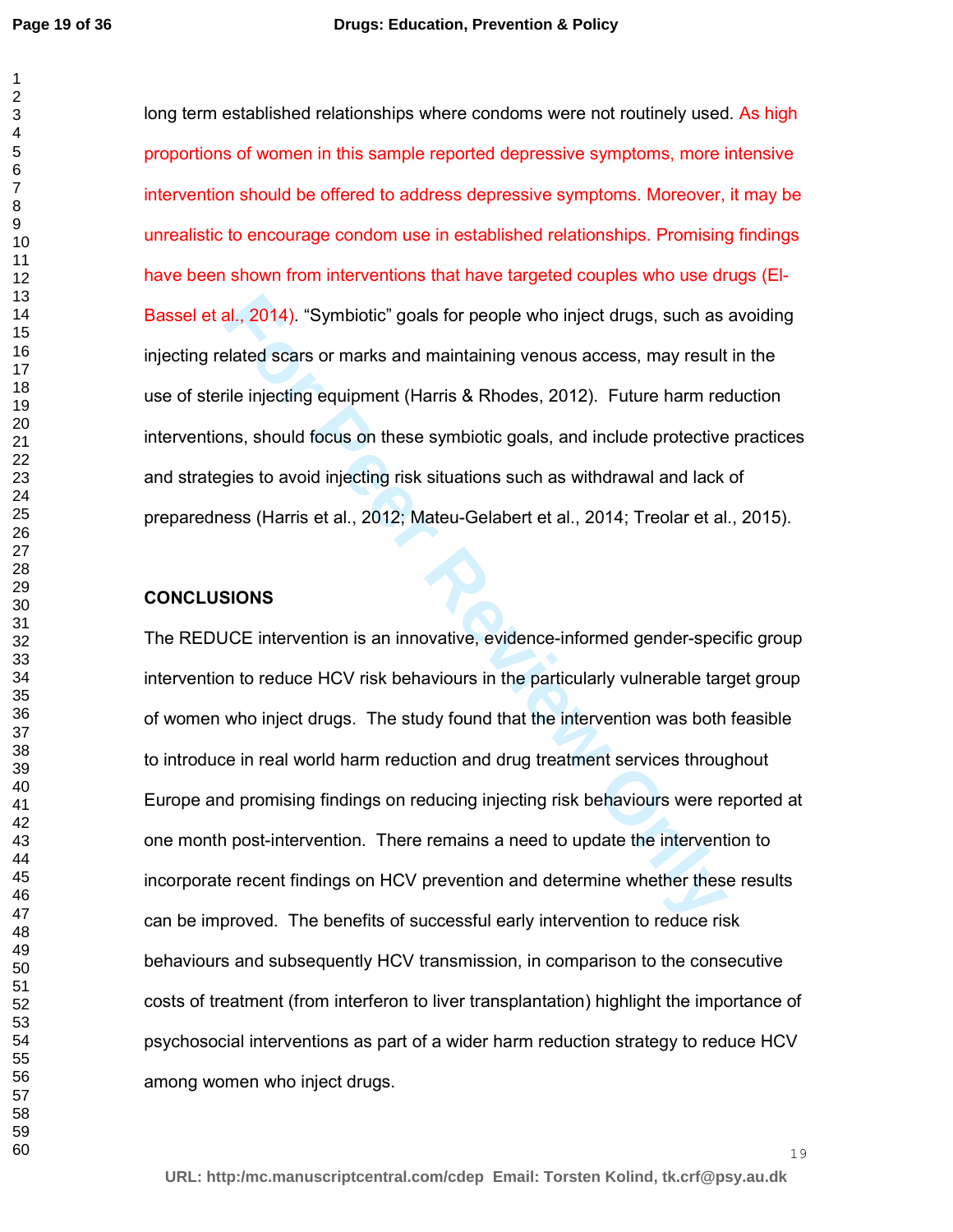# **Declaration of interest**

All the authors declare that there is no potential conflict of interest.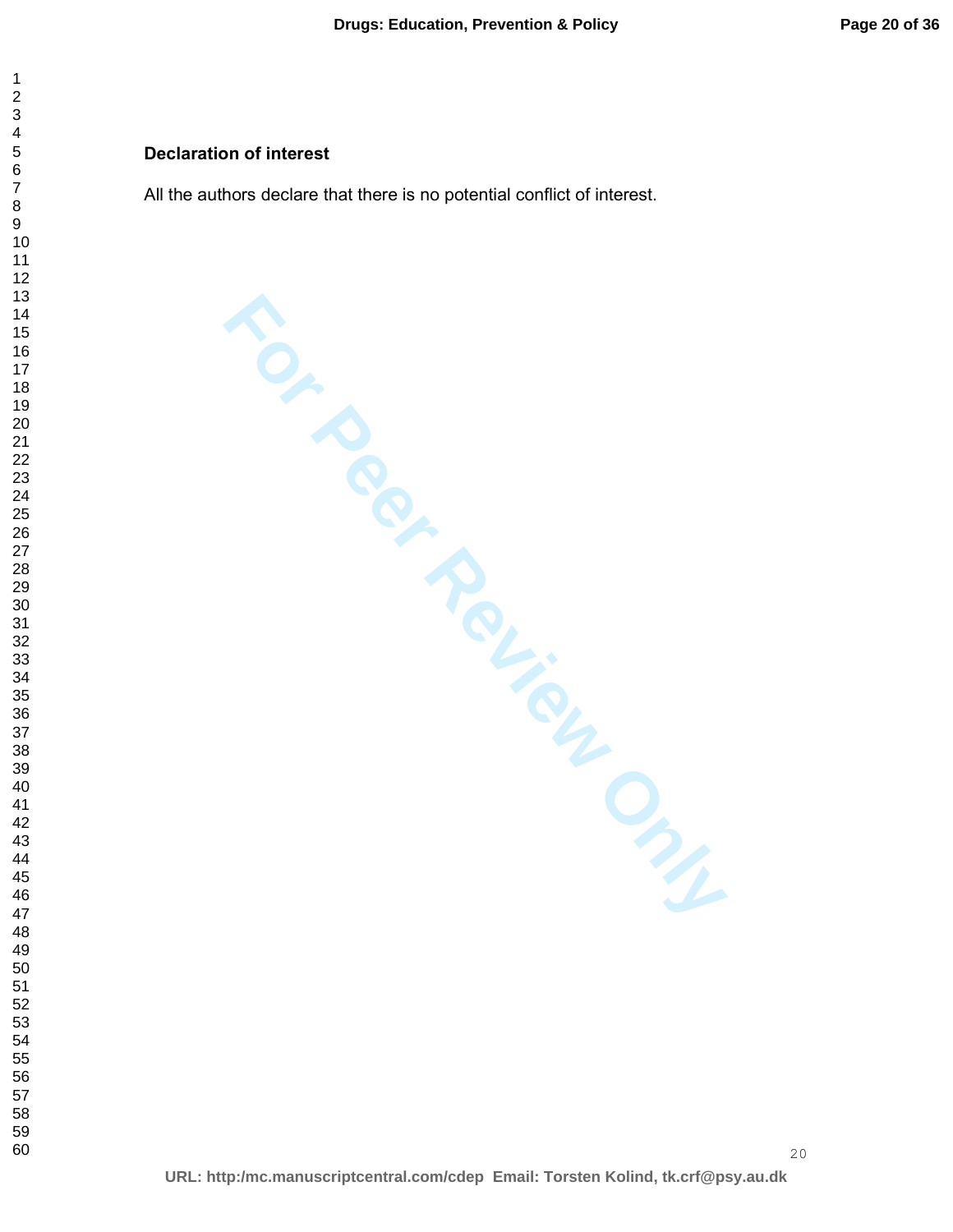# **References**

- Balfour, L., Kowal, J., Corace, K. M., Tasca, G. a, Krysanski, V., Cooper, C. L., & Garber, G. (2009). Increasing public awareness about hepatitis C: development and validation of the brief hepatitis C knowledge scale. *Scandinavian Journal of Caring Sciences*, *23*(4), 801–8.
- De la Fuente, L., Toro, C., Brugal, T.M., Soriano, V., Gonzalez, F.<br>
) Prevalence of HIV infection among young adult injecting and no<br>
ng heroin users in Spain in the era of harm reduction programme<br>
ences and other relate Barrio, G., De la Fuente, L., Toro, C., Brugal, T.M., Soriano, V., Gonzalez, F. et al. (2007) Prevalence of HIV infection among young adult injecting and noninjecting heroin users in Spain in the era of harm reduction programmes: gender differences and other related factors. *Epidemiology and Infection,* 135:592–603.
- Bennett, G. A., Velleman, R. D., Barter, G., & Bradbury, C. (2000). Gender differences in sharing injecting equipment by drug users in England. *AIDS Care,*  :77-87.
- Bernstein, E. (2007) *Temporarily yours: intimacy, authenticity, and the commerce of sex.* Chicago: The University of Chicago Press.
- Booth, R. E., Koester, S. K., & Pinto, F. (1995). Gender differences in sex-risk behaviors, economic livelihood, and self-concept among drug injectors and crack smokers. *American Journal on Addictions*, *4*(4), 313–322.
- Bourgois, P., Prince, B., & Moss, A. (2004). The everyday violence of hepatitis C among young women who inject drugs in S an Francisco. *Hum Organ*, *63*(3), 253–264.
- Bryant, J., & Treloar, C. (2007). The gendered context of initiation to injecting drug use: Evidence for women as active initiates. *Drug and Alcohol Review, 26*: 287- 293.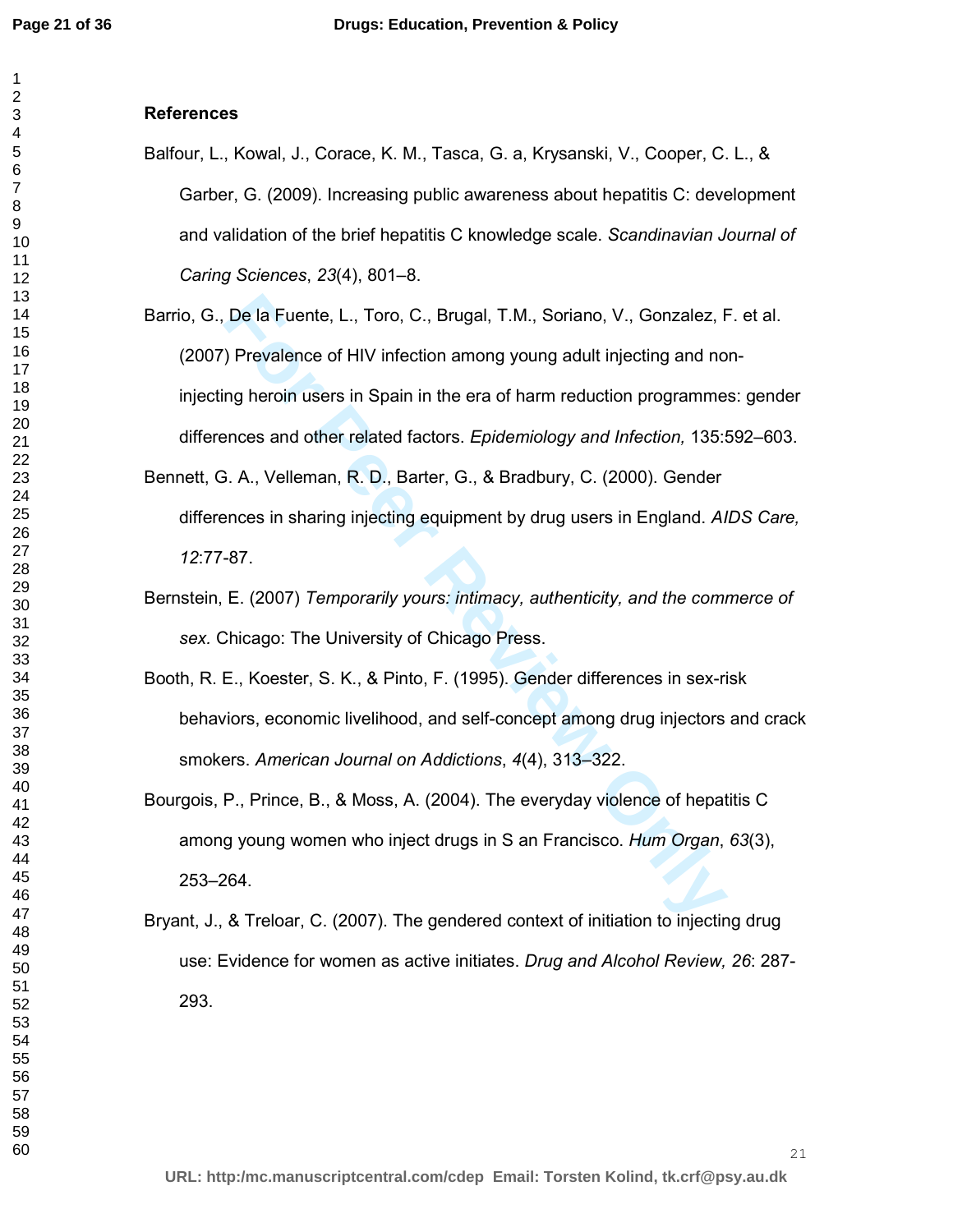Brook, D. W., Brook, J. S., Richter, L., Masci, J. R., & Roberto, J. (2000). Needle sharing: a longitudinal study of female injection drug users. *The American Journal Ofof Drug Andand Alcohol Abuse*, *26*(2), 263–281.

- Burt RD, Thiede H, Hagan H. (2009) Serosorting for hepatitis C status in the sharing of injection equipment among Seattle area injection drug users. *Drug and Alcohol Dependence,*105(3):215–220.
- Carpenter, K. M., Aharonovich, E., Smith, J. L., Iguchi, M. Y., & Nunes, E. V. (2006). Behavior therapy for depression in drug dependence (BTDD): results of a stage Ia therapy development pilot. *The American Journal of Drug and Alcohol Abuse*, (4), 541–548.
- Carpenter, K. M., Smith, J. L., Aharonovich, E., & Nunes, E. V. (2008). Developing therapies for depression in drug dependence: results of a stage 1 therapy study. *The American Journal of Drug and Alcohol Abuse*, *34*(5), 642–652.
- the Dependence, 105(3):215–220.<br> **For Peer Review Condomic E.**, Smith, J. L., Iguchi, M. Y., & Nunes, E. V<br>
For therapy for depression in drug dependence (BTDD): results of<br>
For therapy development pilot. *The American Jou* Corson, S., Greenhalgh, D., Taylor, A., Palmateer, N., Goldberg, D., & Hutchinson, S. (2013). Modelling the prevalence of HCV amongst people who inject drugs: An investigation into the risks associated with injecting paraphernalia sharing. *Drug and Alcohol Dependence*, *133*(1), 172–179.
- Cox, J., De, P., Morissette, C., Tremblay, C., Stephenson, R., Allard, R., Graves, L., et al. (2008). Low perceived benefits and self-efficacy are associated with hepatitis C virus (HCV) infection-related risk among injection drug users. *Social Science & Medicine*, *66*(2), 211–220.
- Cruciani, M., Wiessing, L., Serpelloni, G., Genetti, B., Andreotti, A., Carpignano, L., Zermiani, M. & Suligoi, B. (2015) Increasing prevalence of HIV infection among first time clients in Italian drug treatment services – is it sexual transmission? *BMC Infectious Diseases,* 15:201.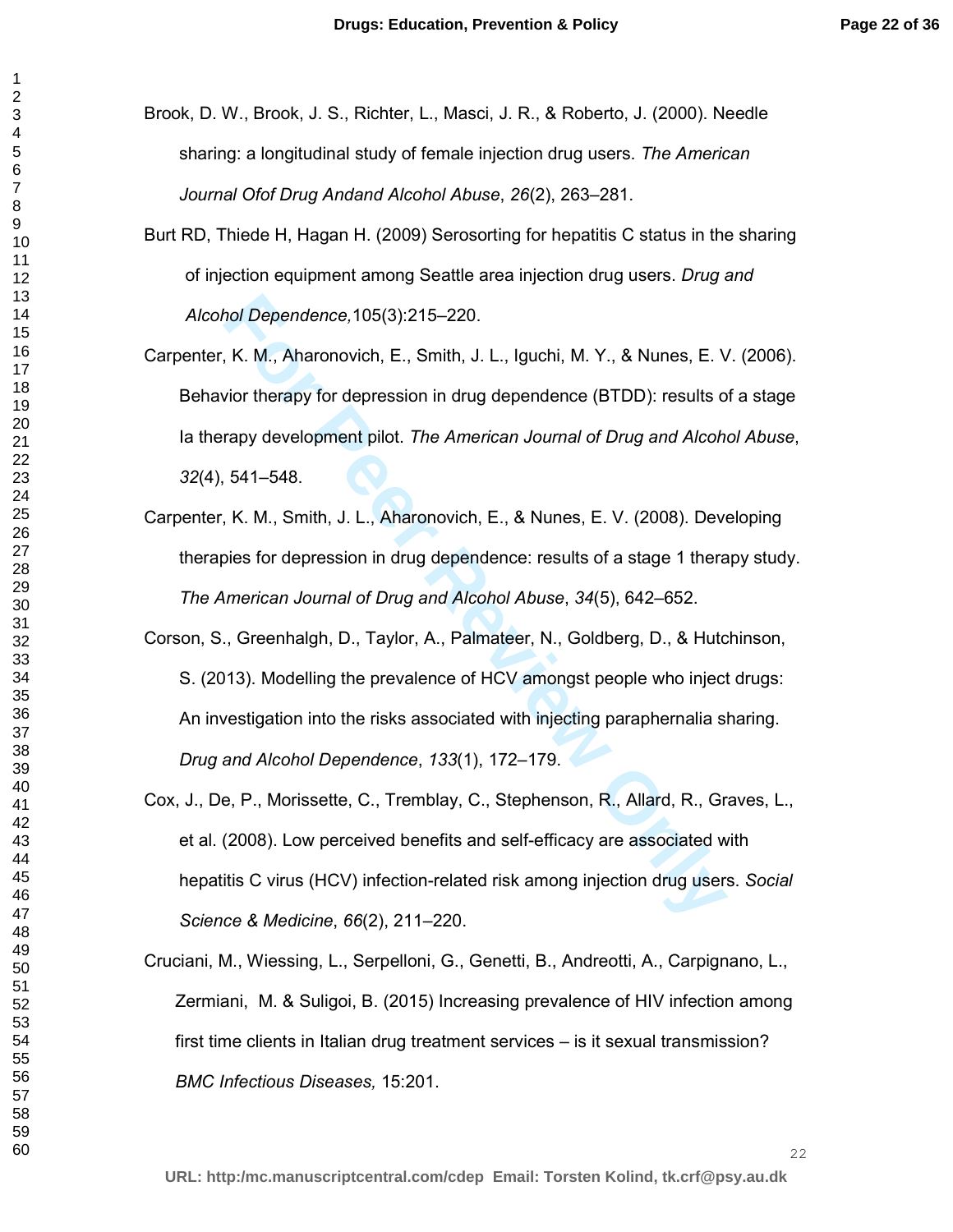- Darke, S., 1998. Self-report among injecting drug users: a review. *Drug and Alcohol Dependence*, *51*(3), pp.253-263.
- De, P., Cox, J., Boivin, J.-F., Platt, R. W., & Jolly, A. M. (2007). The importance of social networks in their association to drug equipment sharing among injection drug users: a review. *Addiction*, *102*(11), 1730–9.
- Delgadillo, J. (2012). Depression and anxiety symptoms: measuring reliable change in alcohol and drug users. *Advances in Dual Diagnosis, 5*:102–114.
- Doherty, M. C., Garfein, R. S., Monterroso, E., Latkin, C., & Vlahov, D. (2000). Gender differences in the initiation of injection drug use among young adults. *Journal of Urban Health*, *77*(3), 396–414.
- **J.** (2012). Depression and anxiety symptoms: measuring reliably<br>
And and drug users. Advances in Dual Diagnosis, 5:102–114.<br>
A. C., Garfein, R. S., Monterroso, E., Latkin, C., & Vlahov, D. (200<br>
er differences in the init El-Bassel, N<sup>.</sup>, Gilbert, L., Terlikbayeva, A., Beyrer, C., Wu, E., Chang, M., Hunt, T., Ismayilova, L., Shaw, S.A., Primbetova, S., Rozental, Y., Zhussupov, B. & Tukeyev, M. (2014). Effects of a couple-based intervention to reduce risks for HIV, HCV, and STIs among drug-involved heterosexual couples in Kazakhstan: a randomized controlled trial. *Journal of Acquired Immune Deficiency Syndrome,*  67:196-203.
- Engstrom, M., El-Bassel, N., Go, H., & Gilbert, L. (2008). Childhood Sexual Abuse and Intimate Partner Violence among Women in Methadone Treatment: A Direct or Mediated Relationship? *Journal of Family Violence, 23*:605-617
- Evans, J. L., Hahn, J. a., Page-Shafer, K., Lum, P. J., Stein, E. S., Davidson, P. J., & Moss, A. R. (2003). Gender Differences in Sexual and Injection Risk Behavior among Active Young Injection Drug Users in San Francisco (the UFO Study). *Journal of Urban Health*, *80*(1), 137–146.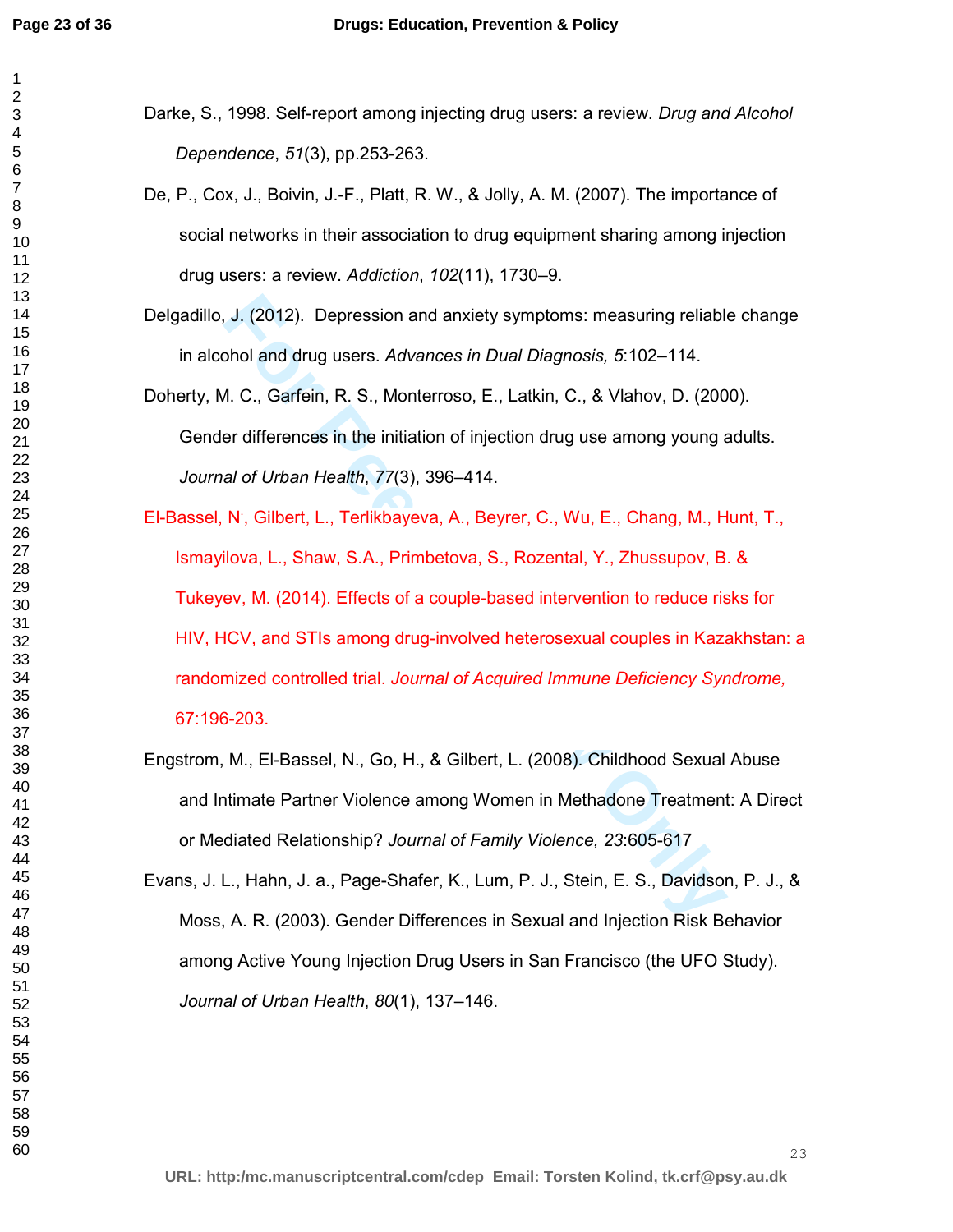Franciscus, F. (2015). Frequently asked questions about Hepatitis C? sexual transmission of HCV. Retrieved from

http://hcvadvocate.org/hepatitis/factsheets\_pdf/sexFAQ.pdf

- Garfein, R. S., Golub, E. T., Greenberg, A. E., Hagan, H., Hanson, D. L., Hudson, S. M., Kapadia, F., et al. (2007). A peer-education intervention to reduce injection risk behaviors for HIV and hepatitis C virus infection in young injection drug users. *AIDS (London, England)*, *21*(14), 1923–1932.
- ehaviors for HIV and hepatitis C virus infection in young injection<br> *AIDS (London, England), 21*(14), 1923–1932.<br>
El-Bassel, N., Manuel, J., Wu, E., Go, H., Golder, S., Seewald, F<br>
). An integrated relapse prevention and Gilbert, L., El-Bassel, N., Manuel, J., Wu, E., Go, H., Golder, S., Seewald, R., et al. (2006). An integrated relapse prevention and relationship safety intervention for women on methadone: testing short-term effects on intimate partner violence and substance use. *Violence and Victims*, *21*(5), 657–72.
- Gilchrist, G., Singleton, N., Donmall, M., Jones, A. (2015) Prevalence and factors associated with sex trading in the year prior to entering treatment for drug misuse in England. *Drug and Alcohol Dependence,* 152:116-22.
- Gilchrist, G., Blazquez, A., & Torrens, M. (2011). Psychiatric, behavioural and social risk factors for HIV infection among female drug users. *AIDS and Behavior*, (8), 1834–43.
- Gilchrist, G., Gruer, L., & Atkinson, J. (2007). Predictors of neurotic symptom severity among female drug users in Glasgow, Scotland. *Drugs: Education, Prevention & Policy*. 14(4), pp. 347-365.

Greenfield SF, Pirard S. (2009). *Gender-specific treatment for women with substance abuse disorders*. In: Brady K, Back SE, Greenfield SF, editors. Women and Addiction. Guilford; New York, NY. pp. 289–306.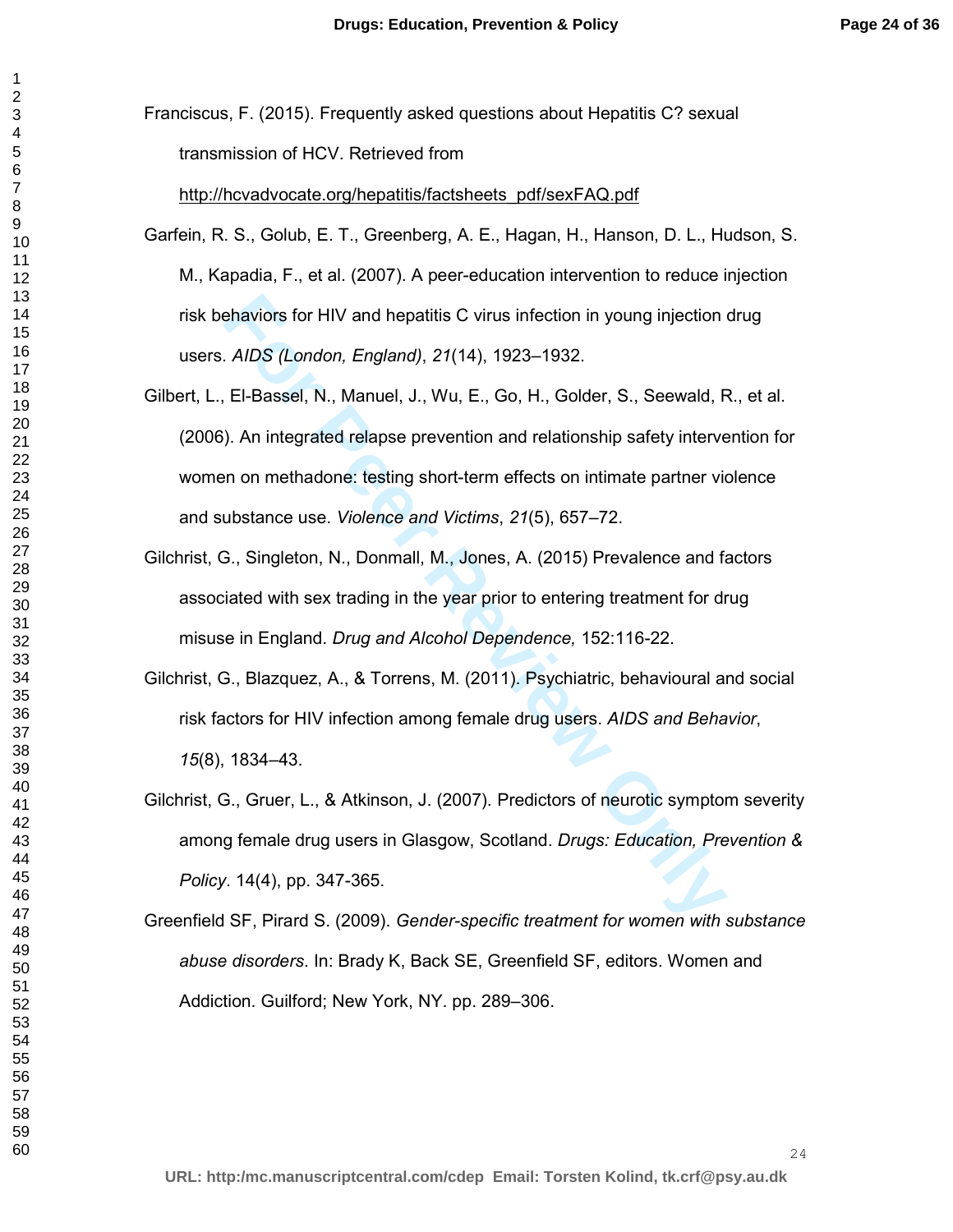- Grosenick JK, Hatmaker CM. (2000). Perceptions of the importance of physical setting in substance abuse treatment. *Journal of Substance Abuse Treatment,*18:29–39.
- Hagan, H., Pouget, E. R., & Des Jarlais, D. C. (2011). A systematic review and metaanalysis of interventions to prevent hepatitis C virus infection in people who inject drugs. *The Journal of Infectious Diseases*, *204*(1), 74–83.
- drugs. The Journal of Infectious Diseases, 204(1), 74–83.<br> **Example Shafer, K., Lum, P. J., Bourgois, P., Stein, E., Evans, J. L.**<br> **Et al. (2002). Hepatitis C Virus Seroconversion among Young Inj**<br> **Users: Relationships a** Hahn, J. A., Page-Shafer, K., Lum, P. J., Bourgois, P., Stein, E., Evans, J. L., Busch, M. P., et al. (2002). Hepatitis C Virus Seroconversion among Young Injection Drug Users: Relationships and Risks. *The Journal of Infectious Diseases*, (11), 1558–1564.
- Hahné, S. J. M., Veldhuijzen, I. K., Wiessing, L., Lim, T.-A., Salminen, M., & Laar, M. van de. (2013). Infection with hepatitis B and C virus in Europe: a systematic review of prevalence and cost-effectiveness of screening. *BMC Infectious Diseases*, 13(1), 181.
- Harris M, Albers E, Swan T. (2015). The promise of treatment as prevention for hepatitis C: Meeting the needs of people who inject drugs? *International Journal of Drug Policy*, 26(10):963-9.
- Harris, M., & Rhodes, T. (2013). Injecting practices in sexual partnerships: Hepatitis C transmission potentials in a 'risk equivalence' framework. Drug and Alcohol Dependence, 132(3), 617–623.
- Harris M, Treloar C, & Maher L. (2012). Staying safe from hepatitis C: engaging with multiple priorities. *Qualitative Health Research*; 22:31–42.
- Harris M, & Rhodes T. (2012) Venous access and care: harnessing pragmatics in harm reduction for people who inject drugs. *Addiction*, 107:1090–6.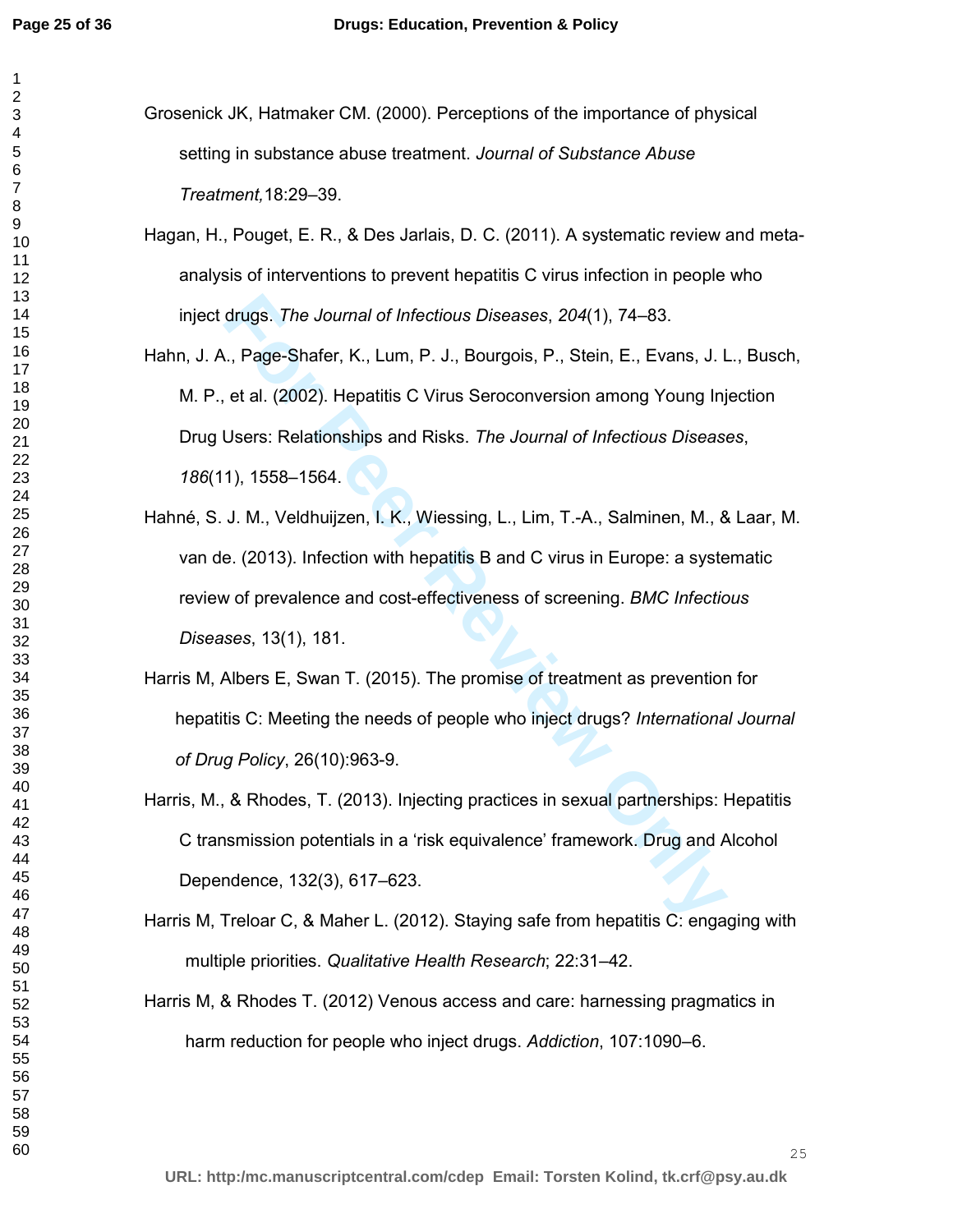- Hearn, K. D., O'Sullivan, L. F., & Gilbert, L. (2005). Intimate Partner Violence and Monogamy among Women in Methadone Treatment. *AIDS and Behavior, 9*:177- 186.
- Hope VD, Harris RJ, De Angelis D, *et al*. (2014) Two decades of successes and failures in controlling the transmission of HIV through injecting drug use in England and Wales, 1990 to 2011.*European Surveillance,* 19(14): 20762.
- Korthuis PT, Feaster DJ, Gomez ZL, Das M, Tross S, Wiest K, Douaihy A, Mandler RN, Sorensen JL, Colfax G, McCarty D, Cohen SE, Penn PE, Lape D, Metsch LR. (2012) Injection behaviors among injection drug users in treatment: the role of hepatitis C awareness. *Addictive Behaviors, 37*:552-555.
- Kwiatkowski, C.F., Corsi, K.F. & Booth, R.E. (2002). The association between knowledge of hepatitis C virus status and risk behaviours in injection drug users. *Addiction, 97*:1289–1294
- Kroenke, K., Spitzer, R.L., & Williams, J.B.W. (2001). The PHQ-9: Validity of a brief depression severity measure. *Journal of General Internal Medicine*, *16:* 606– 613.
- and and Wales, 1990 to 2011. *European Surveillance*, 19(14): 207<br>
T, Feaster DJ, Gomez ZL, Das M, Tross S, Wiest K, Douaihy A, I<br>
iorensen JL, Colfax G, McCarty D, Cohen SE, Penn PE, Lape D,<br>
2012) Injection behaviors amo Latka, M.H., Hagan, H., Kapadia, F., Golub, E.T., Bonner, S., Campbell, J.V, Coady, M.H., et al. (2008). A randomized intervention trial to reduce the lending of used injection equipment among injection drug users infected with hepatitis C. *American Journal of Public Health*, *98,* 853–861.

Lewinsohn, P.M., Antonuccio, D.O., Breckenridge, J.S., & Teri, L. (1984). *The* 

*"Coping with Depression" Course*. Eugene OR, Castalia Publishing Company.

MacArthur, G.J., van Velzen, E., Palmateer, N., Kimber, J., Pharris, A., Hope, V., Taylor, A., et al. (2014). Interventions to prevent HIV and Hepatitis C in people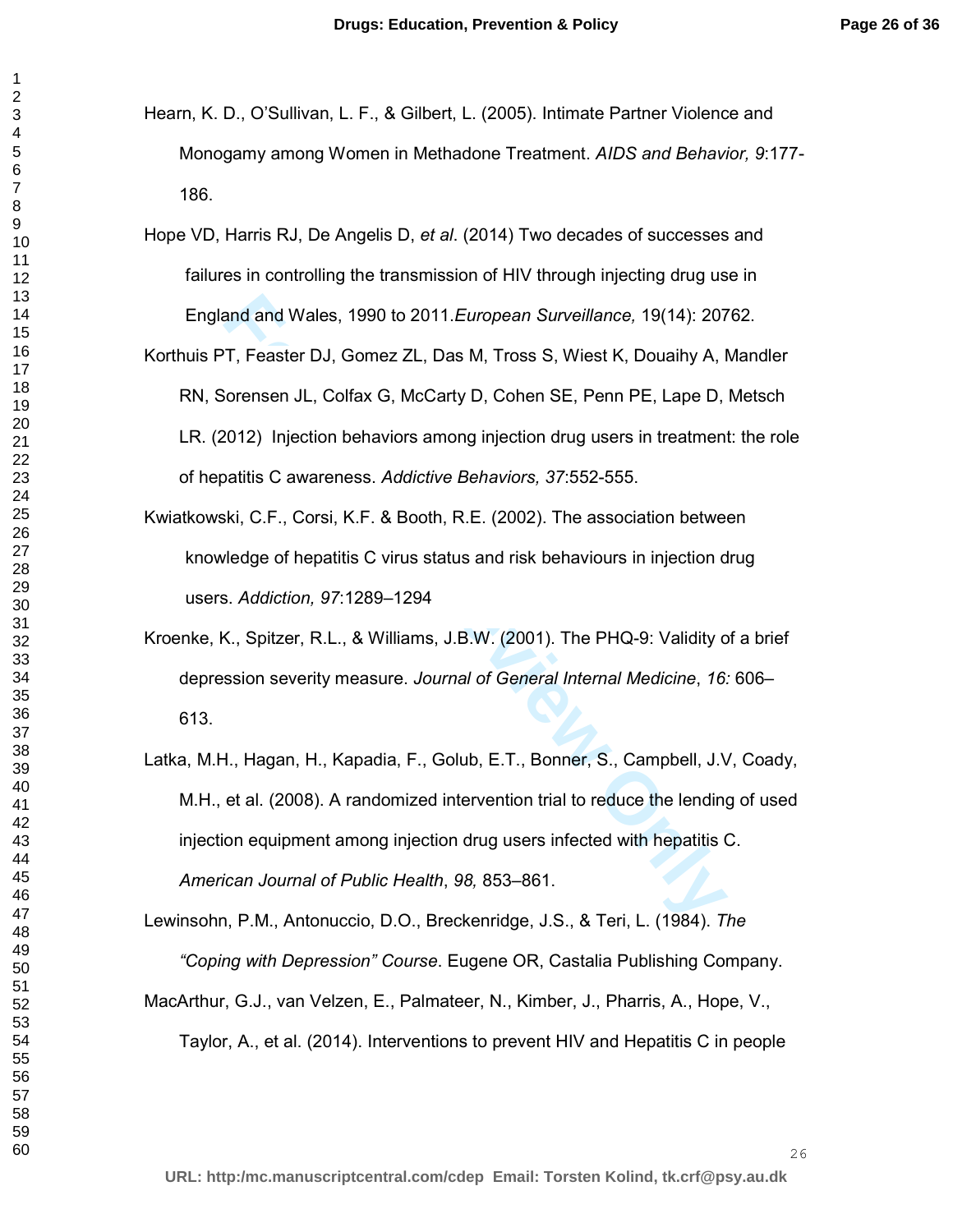who inject drugs: a review of reviews to assess evidence of effectiveness. *The International Journal on Drug Policy*, *25*(1), 34–52.

- Mackesy-Amiti ME, Ouellet LJ, Finnegan L, et al. Transitions in Latent Classes of Sexual Risk Behavior Among Young Injection Drug Users Following HIV Prevention Intervention. *AIDS and Behavior*. 2014;18(3):464-472.
- MacRae, R., & Aalto, E. (2000). Gendered power dynamics and HIV risk in drugusing sexual relationships. *AIDS care*, *12*(4), 505–515.
- Margolin, A., Avants, S. K., Warburton, L. A., Hawkins, K. A., & Shi, J. (2003). A randomized clinical trial of a manual-guided risk reduction intervention for HIVpositive injection drug users. *Health Psychology, 22*:223-228
- R., & Aalto, E. (2000). Gendered power dynamics and HIV risk in<br>sexual relationships. *AIDS care*, 12(4), 505–515.<br>A., Avants, S. K., Warburton, L. A., Hawkins, K. A., & Shi, J. (200;<br>mized clinical trial of a manual-guide Mateu-Gelabert P, Gwadz M, Guarino H, Sandoval M, Cleland C, Jordan A, et al. (2014). The staying safe intervention: training people who inject drugs in strategies to avoid injection-related HCV and HIV infection. *AIDS Education and Prevention*; 26:144–57.
- Meader, N., Li, R., Des Jarlais, D. C., & Pilling, S. (2010). Psychosocial interventions for reducing injection and sexual risk behaviour for preventing HIV in drug users. *Cochrane Database of Systematic Reviews (Online)*, (1), CD007192.
- Mercer, C. H., Tanton, C., Prah, P., Erens, B., Sonnenberg, P., Clifton, S., et al. (2013). Changes in sexual attitudes and lifestyles in Britain through the life course and over time: findings from the National Surveys of Sexual Attitudes and Lifestyles (Natsal). *Lancet, 382*:1781-1794.
- Michie, S., Atkins, L., & West, R. (2014). *The Behaviour Change Wheel A Guide to Designing Interventions*. London. Silverback Publishing.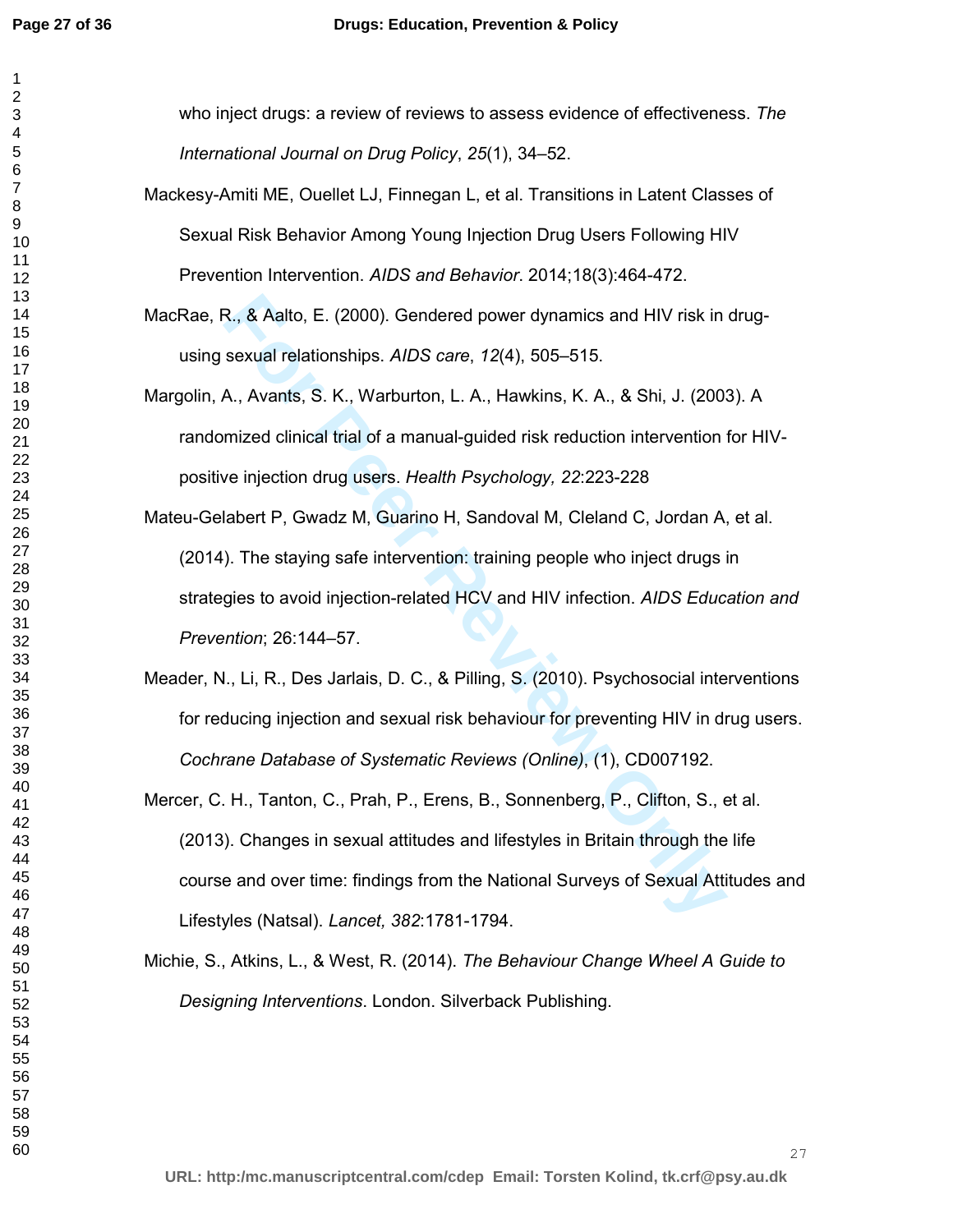Mohd Hanafiah, K., Groeger, J., Flaxman, A. D., & Wiersma, S. T. (2013). Global epidemiology of hepatitis C virus infection: new estimates of age-specific antibody to HCV seroprevalence. *Hepatology (Baltimore, Md.)*, *57*(4), 1333–42.

- Norden L, Saxon L, Kaberg M, Kall K, Franck J, Lidman C. (2009) Knowledge of status and assessment of personal health consequences with hepatitis C are not enough to change risk behaviour among injecting drug users in Stockholm County, Sweden. *Scandinavian Journal of Infectious Diseases*, 41(10):727–734
- th to change risk behaviour among injecting drug users in Stockh<br>
For Sweden. Scandinavian Journal of Infectious Diseases, 41(10):<br>
L., Voils, C. I., Timberlake, S. H., Hecker, E. J., Goswami, N. D.,<br>
Landgraf, A., et al. Norton, B. L., Voils, C. I., Timberlake, S. H., Hecker, E. J., Goswami, N. D., Huffman, K. M., Landgraf, A., et al. (2014). Community-based HCV screening: knowledge and attitudes in a high risk urban population. *BMC Infectious Diseases*, *14*(1), 74.
- O'Brien, S., Day, C., Black, E., & Dolan, K. (2008). Injecting drug users' understanding of hepatitis C. *Addictive Behaviors*, *33*, 1602–1605.
- O'Keefe, D., Aitken, C., Higgs, P., & Dietze, P. (2013). Concordance between selfreported and actual hepatitis C virus infection status in a cohort of people who inject drugs. *Drug and Alcohol Review, 32*:208-210.
- Panchanadeswaran, S., Frye, V., Nandi, V., Galea, S., Vlahov, D., & Ompad, D. (2010). Intimate partner violence and consistent condom use among drug-using heterosexual women in New York City. *Women's Health, 50*:107–124.
- Porter, L. (2013). Pregnancy, Childbirth, and Breastfeeding. Retrieved from http://hcvadvocate.org/hepatitis/factsheets\_pdf/Wm\_pregnancy.pdf

*Reducing hepatitis C injecting and sexual risk behaviours among females who inject drugs in Europe (REDUCE): translating evidence into practice. Final Report* (2013).https://thereduceproject.imim.es/files/final/English\_REDUCE\_final\_report. pdf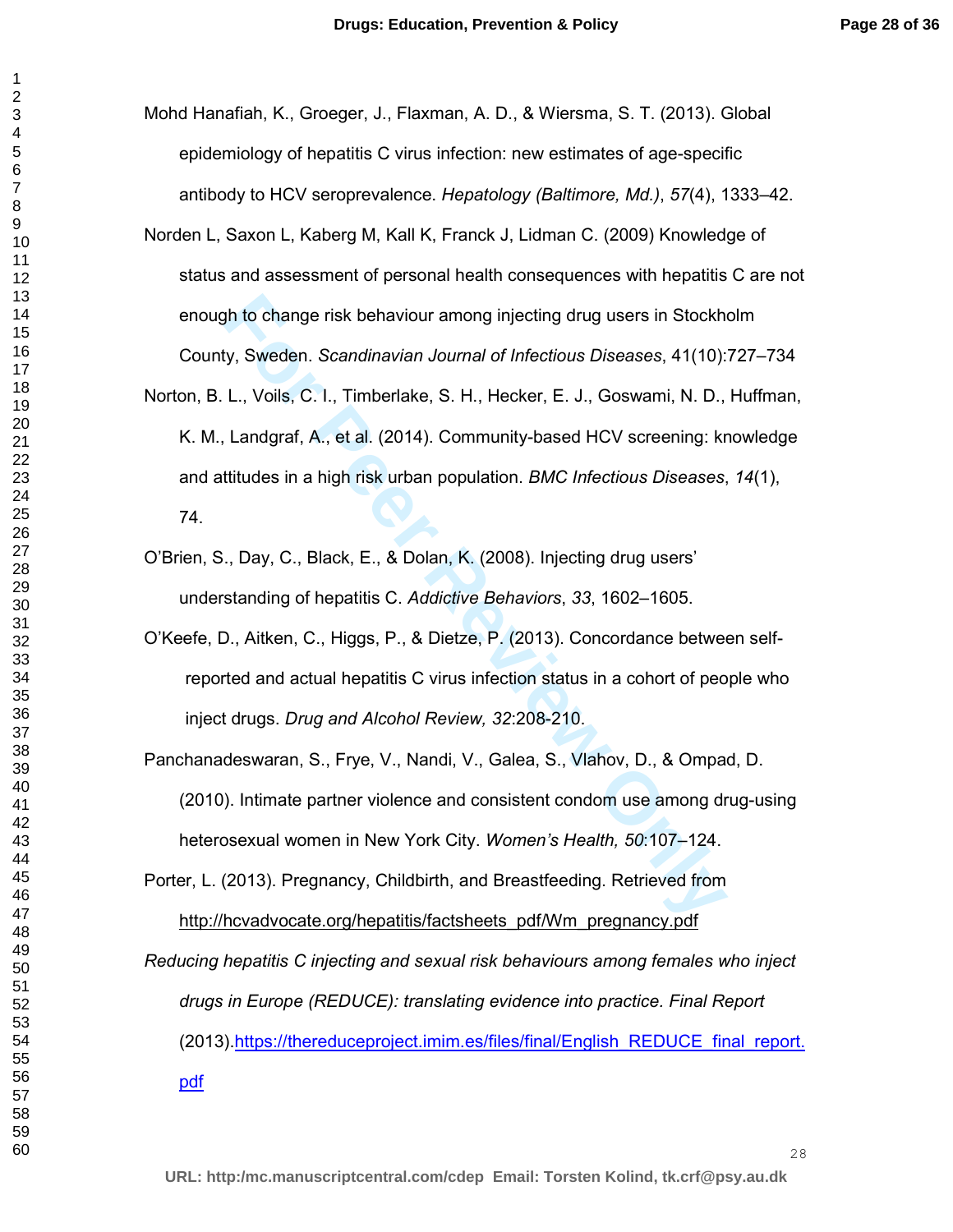| Rosenbaum A, Rabenhorst M, Reddy M, et al. (2006) A comparison of methods for           |
|-----------------------------------------------------------------------------------------|
| collecting self-report data on sensitive topics. Violence and Victims, 21:461-471.      |
| Rosińska, M, Sierosławski J, & Wiessing L (2015) High regional variability of HIV,      |
| HCV and injecting risks among people who inject drugs in Poland: comparing a            |
| cross-sectional bio-behavioural study with case-based surveillance. BMC                 |
| Infectious Diseases, 15:83.                                                             |
| Sacks-Davis, R., Horyniak, D., Grebely, J., & Hellard, M. (2012). Behavioural           |
| interventions for preventing hepatitis C infection in people who inject drugs: A        |
| global systematic review. International Journal of Drug Policy, 23(3), 176-184.         |
| Samet, J. H., Raj, A., Cheng, D. M., Blokhina, E., Bridden, C., Chaisson, C. E., et al. |
| (2015). HERMITAGE - a randomized controlled trial to reduce sexually                    |
| transmitted infections and HIV risk behaviors among HIV-infected Russian                |
| drinkers. Addiction, 110:80-90.                                                         |
| Schroeder, J. R., Epstein, D. H., Umbricht, A., & Preston, K. L. (2006). Changes in     |
| HIV risk behaviors among patients receiving combined pharmacological and                |
| behavioral interventions for heroin and cocaine dependence. Addictive                   |
| Behaviors, 31:868-879.                                                                  |
| Sheard, L., & Tompkins, C. (2008). Contradictions and misperceptions: an                |
| exploration of injecting practice, cleanliness, risk, and partnership in the lives of   |
| women drug users. Qualitative Health Research, 18:1536-1547.                            |
| Smyth, B. P., & Roche, A. (2007). Recipient syringe sharing and its relationship to     |
| social proximity, perception of risk and preparedness to share. Addictive               |
| Behaviors, 32:1943-1948.                                                                |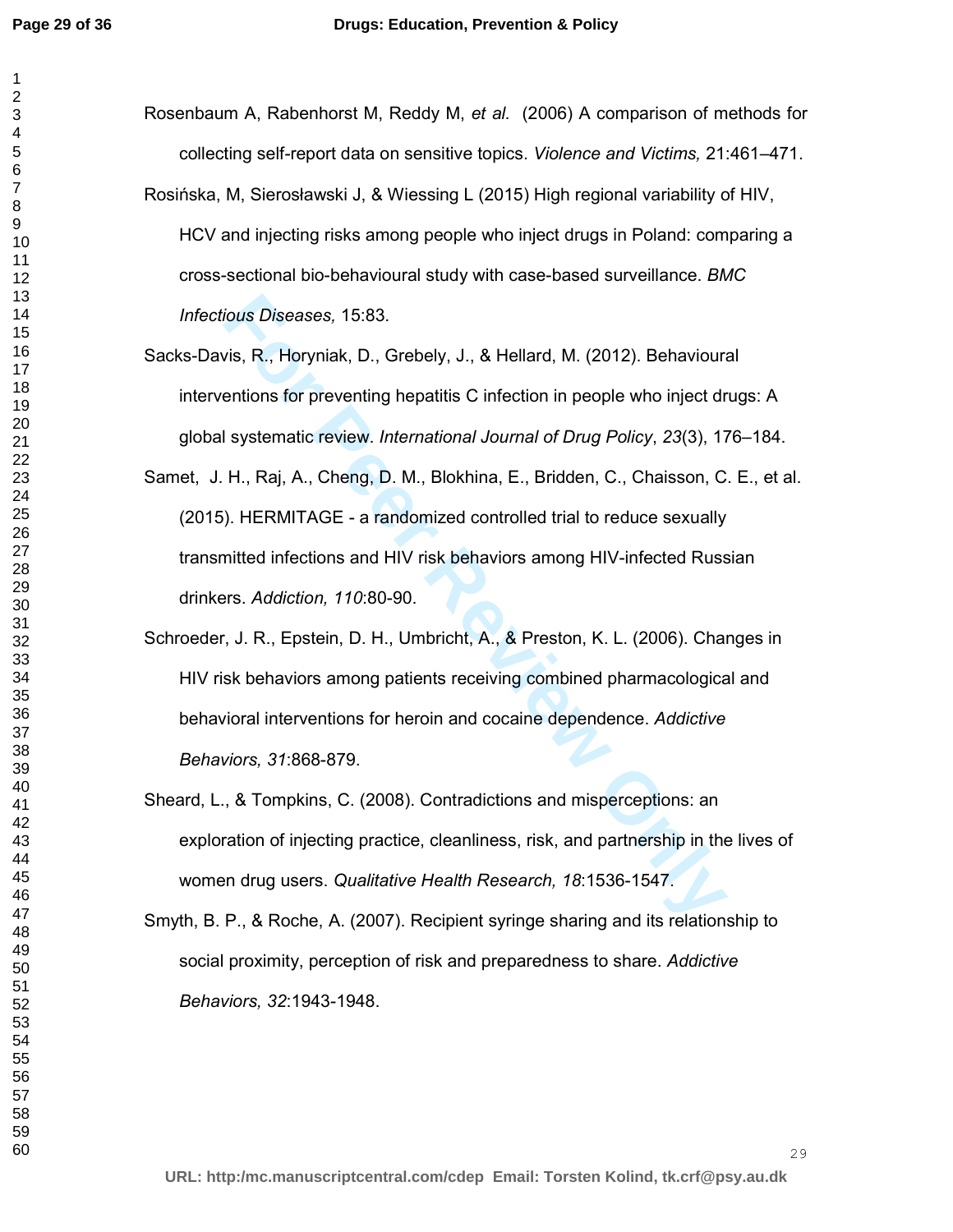- Stein, M. D., Anderson, B. J., Solomon, D. A., Herman, D. S., Ramsey, S. E., Brown, R. A., & Miller, I. W. (2005). Reductions in HIV risk behaviors among depressed drug injectors. *American Journal of Drug and Alcohol Abuse*, 31(3), 417–432.
- Sterk, C. E., Theall, K. P., Elifson, K. W., & Kidder, D. (2003). HIV risk reduction among African-American women who inject drugs: a randomized controlled trial. *AIDS Behavior, 7*:73-86.
- Tohme, R. A., & Holmberg, S. D. (2010). Is sexual contact a major mode of hepatitis C virus transmission? *Hepatology*, *52*(4), 1497–1505.
- Tompkins, C. N. E., Sheard, L., Wright, N. M. J., Jones, L., & Howes, N. (2006). Exchange, deceit, risk and harm: The consequences for women of receiving injections from other drug users. *Drugs: Education, Prevention, and Policy*, (3), 281–297.
- Torrens, M., Gilchrist, G., & Domingo-Salvany, A. (2011). Psychiatric comorbidity in illicit drug users: Substance-induced versus independent disorders. *Drug and Alcohol Dependence*, *113*(2-3), 147–156.
- Behavior, 7:73-86.<br>
A., & Holmberg, S. D. (2010). Is sexual contact a major mode of<br>
stransmission? Hepatology, 52(4), 1497–1505.<br>
C. N. E., Sheard, L., Wright, N. M. J., Jones, L., & Howes, N. (20<br>
ange, deceit, risk and Tracy, D., Hahn, J. A., Fuller Lewis, C., Evans, J., Briceño, A., Morris, M. D., et al. (2014). Higher risk of incident hepatitis C virus among young women who inject drugs compared with young men in association with sexual relationships: a prospective analysis from the UFO Study cohort. *BMJ Open*, *4*(5):e004988
- Treloar, C., Newland, J., & Maher, L. (2015). A qualitative study trialling the acceptability of new hepatitis C prevention messages for people who inject drugs: symbiotic messages, pleasure and conditional interpretations. *Harm Reduction Journal,* 12:5
- University of the West of Scotland: Health Protection Scotland and West of Scotland Specialist Virology Centre. (2012). *The Needle Exchange Surveillance Initiative*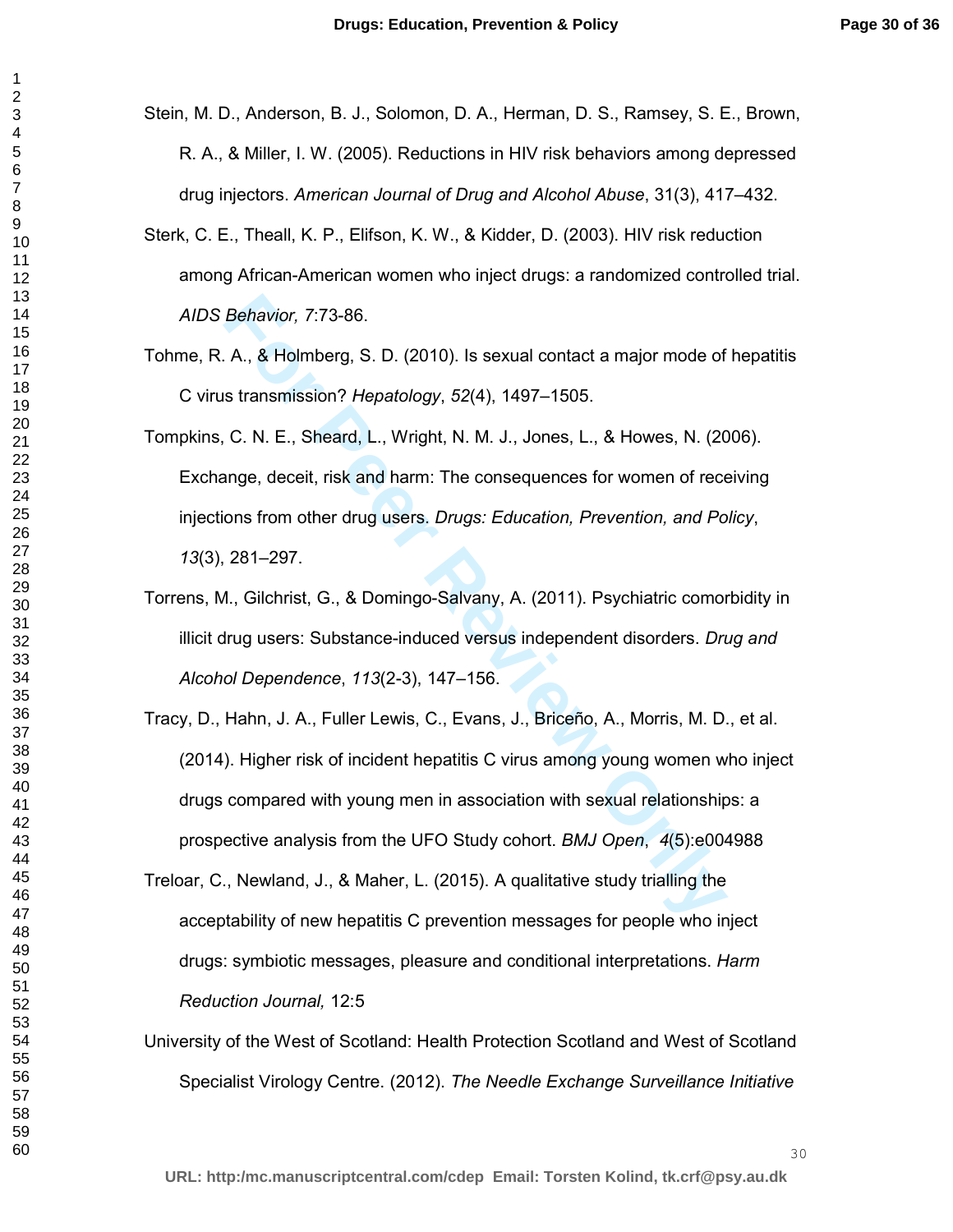es: a meta-analysis. Journal of Epidemiology and Community Het 305–13.<br> **For Peer Review Only Alter Standard Community Het 305–13.**<br> **For Peer Review Only Alter Standard Community Het Standard M. & Garfein, R. S. (2009). T** *(NESI): Prevalence of HCV and injecting risk behaviours among injecting drug users attending needle exchanges in Scotland, 2008/09 & 20102.* University of the West of Scotland, Paisley. Vescio, M. F., Longo, B., Babudieri, S., Starnini, G., Carbonara, S., Rezza, G., & Monarca, R. (2008). Correlates of hepatitis C virus seropositivity in prison inmates: a meta-analysis. *Journal of Epidemiology and Community Health*, (4), 305–13. Wagner, K. D., Hudson, S. M., Latka, M. H., Strathdee, S. A., Thiede, H., Mackesy-Amiti, M., & Garfein, R. S. (2009). The effect of intimate partner violence on receptive syringe sharing among young female injection drug users: an analysis of mediation effects. *AIDS and Behavior, 13:*217–224. Wechsberg, W. M., Krupitsky, E., Romanova, T., Zvartau, E., Kline, T. L., Browne, F., et al. (2012). Double jeopardy--drug and sex risks among Russian women who inject drugs: initial feasibility and efficacy results of a small randomized controlled trial. *Substance Abuse Treatment, Prevention and Policy; 10*:1. Wiessing, L., Likatavicius, G., Hedrich, D.,Guarita, B., van de Laar, M.J. & Vicente, J. (2011) Trends in HIV and hepatitis C virus infections among injecting drug users in Europe, 2005 to 2010. *Eurosurveillance,* 16(48): pii=20031. Wood, E. (2007). Gender and risk factors for initiation into injection drug use. *Drug and Alcohol Review, 26*:333-334. Zule, W. A., Costenbader, E. C., Coomes, C. M., & Wechsberg, W. M. (2009). Effects of a hepatitis C virus educational intervention or a motivational intervention on

alcohol use, injection drug use, and sexual risk behaviors among injection drug

users. *American Journal of Public Health*, 99 Suppl 1, S180–6.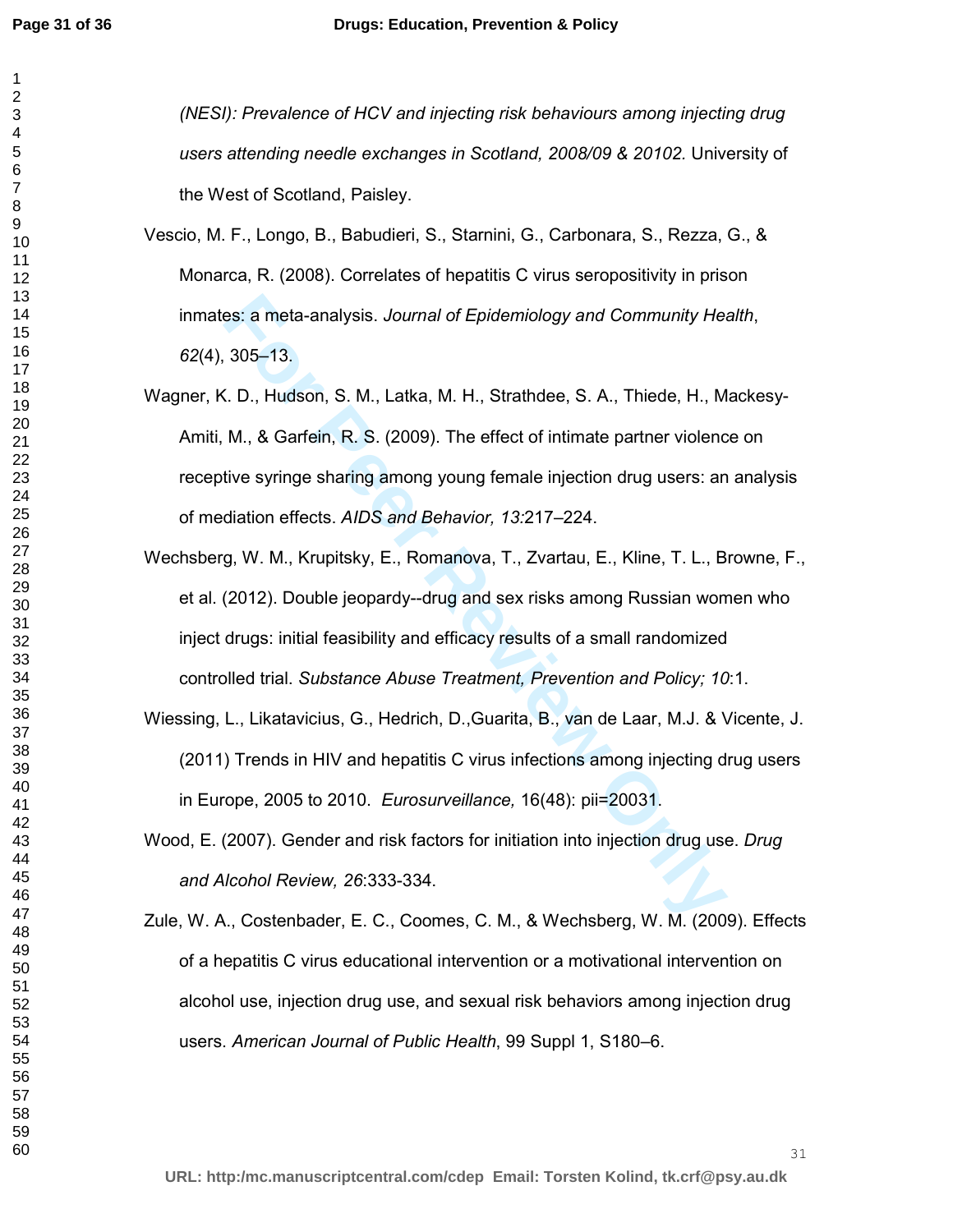| Figure 1. REDUCE group intervention session content |  |  |
|-----------------------------------------------------|--|--|
|-----------------------------------------------------|--|--|

|                | <b>Session</b>                                                                    |                                  | Goals                                                                                                                                                                                                                                                                                                                                                                                                                                                                                          | Content ((38) unless otherwise cited)                                                                                                                                                                                                                                                                                                                                                                                             |
|----------------|-----------------------------------------------------------------------------------|----------------------------------|------------------------------------------------------------------------------------------------------------------------------------------------------------------------------------------------------------------------------------------------------------------------------------------------------------------------------------------------------------------------------------------------------------------------------------------------------------------------------------------------|-----------------------------------------------------------------------------------------------------------------------------------------------------------------------------------------------------------------------------------------------------------------------------------------------------------------------------------------------------------------------------------------------------------------------------------|
| $\mathbf{1}$   | Understanding<br><b>Hepatitis C</b><br>transmission<br>risks                      | 1.<br>2.<br>3.<br>4.<br>5.<br>6. | Introduce the REDUCE project<br>and intervention.<br>Build group cohesion.<br>Establish group rules.<br>Engage participants.<br>Increase knowledge about<br>Hepatitis C and transmission<br>injecting risk behaviours.<br>Motivate participants to change<br>their risk behaviours.                                                                                                                                                                                                            | 1.1 Introduction and welcome<br>1.2 Group rules<br>1.3 Myths and facts (game) about<br><b>Hepatitis C</b><br>1.4 Injecting risks: cross contamination<br>(video)<br>1.5 Transmission risks pyramid<br>(exercise)<br>1.6 Strategies for reducing injection risk<br>1.7 Deciding whether or not to change<br>your behaviour<br>1.8 Distribution of leaflet on Hepatitis C<br>transmission risks and local<br>resources<br>1.9 Close |
| $\overline{2}$ | <b>Hepatitis C</b><br>and sexual<br>wellbeing $-$<br>negotiating<br>safety        | 1.<br>2.<br>3.<br>4.<br>5.       | Increase knowledge about<br>hepatitis C transmission and<br>sexual well-being.<br>Identify barriers to reducing<br>sexual and injecting risk<br>behaviours.<br>Identify strategies for reducing<br>hepatitis C risk with intimate<br>partners and others.<br>Increase knowledge about<br>hepatitis C transmission during<br>pregnancy and from mother to<br>child.<br>Motivate participants to change<br>their risk behaviours.                                                                | 2.1 Welcome and feedback on Session 1<br>2.2 Sexual transmission of Hepatitis C<br>(40)<br>2.3 Pregnancy, motherhood and<br>Hepatitis C (41)<br>2.4 Rate the risk activity<br>2.5 Why do women do risky things that<br>can put them at risk of Hepatitis C?<br>2.6 Skills building: using TALK to<br>negotiate safer sex and injection<br>behaviours<br>2.7 Review and close                                                      |
| 3              | <b>Hepatitis C</b><br>and emotional<br>wellbeing $-$<br>reducing<br>negative mood | 1.<br>2.<br>4.<br>6.<br>7.       | Increase knowledge about the<br>association between Hepatitis<br>C treatment and depression.<br>Increase knowledge about the<br>potential relationship between<br>risk behaviours and negative<br>mood.<br>3. Identify symptoms of negative<br>mood.<br>Introduce the behavioural<br>model of depression.<br>5. Identify strategies for managing<br>negative mood.<br>Develop an understanding of<br>self-talk and how to use it.<br>Motivate participants to change<br>their risk behaviours. | 3.1 Welcome and feedback on Session 2<br>3.2 What is depression? (42)<br>3.3 Understanding the link between<br>depression and Hepatitis C (43)<br>3.4 What can we do to change the way<br>we feel? (44-46)<br>3.5 The depression model (44-46)<br>3.6 Skills Building: Using Safe-Coping<br>and Self-Talk (42)<br>3.7 Review and close                                                                                            |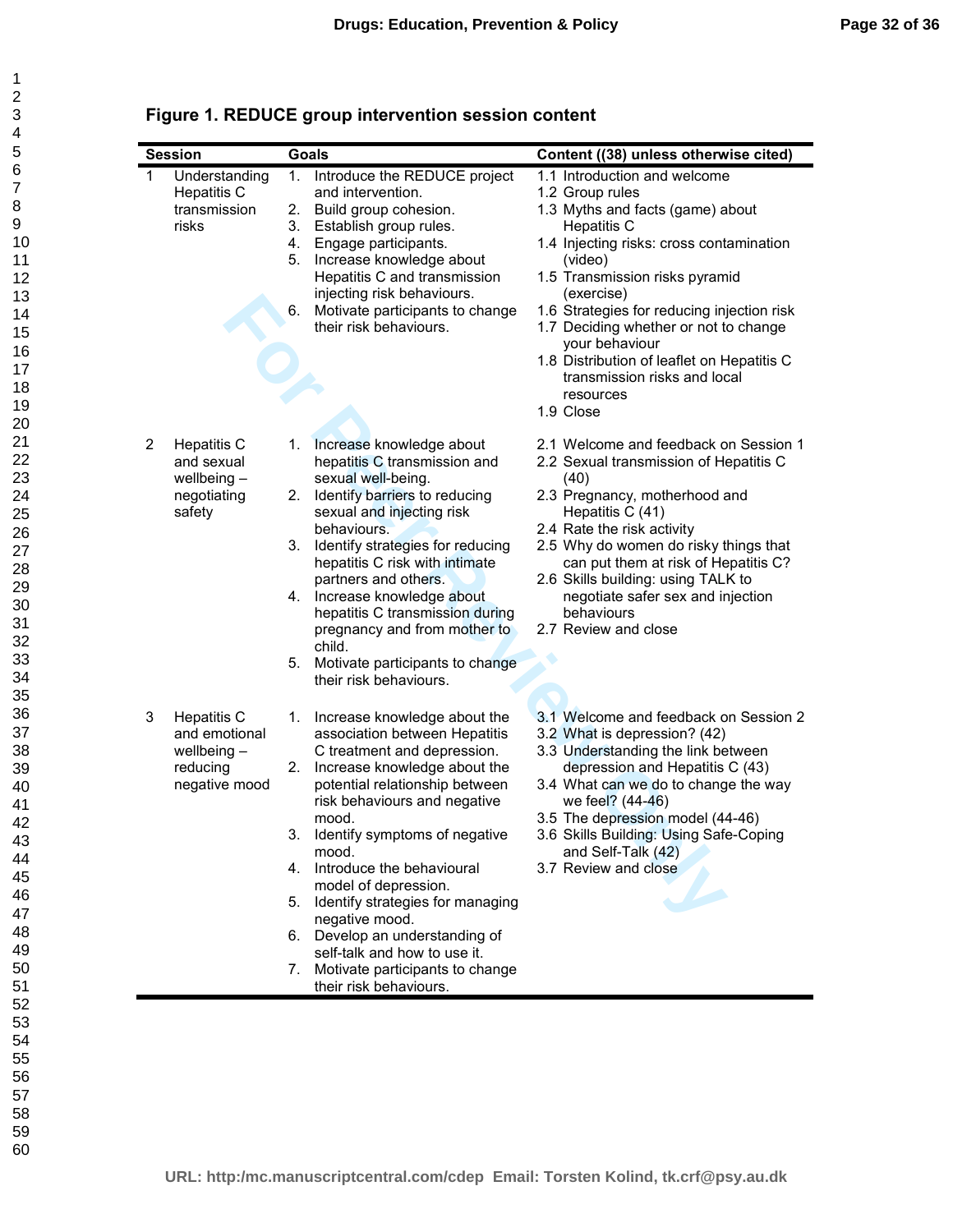# **Table 1. Compliance and attrition by country**

|          | <b>Number attending</b><br>each intervention session |        |       | <b>Number completing assessments</b><br>at each time frame |              |  |
|----------|------------------------------------------------------|--------|-------|------------------------------------------------------------|--------------|--|
|          |                                                      |        |       | <b>Baseline</b>                                            | One month    |  |
|          |                                                      |        |       | (pre-                                                      | post         |  |
|          |                                                      |        |       | intervention)                                              | intervention |  |
| Austria  | 10                                                   | 10     | 10    | 10                                                         |              |  |
| Italy    | $5^*$                                                | 5      | 5     |                                                            |              |  |
| Poland   | 5                                                    | $4***$ | $3**$ | 5                                                          | 5            |  |
| Scotland |                                                      | 6      |       |                                                            |              |  |
| Spain    | 8                                                    |        | 6     | 8                                                          |              |  |
| Total    | 35                                                   | 29     | 28    | 36                                                         | 32           |  |

*\** one participant did not attend session 1 but attended session 2 (where the key learnings from session 1 were reviewed) and session 3

\*\* Sessions delivered individually to participants absent in sessions 2 and 3.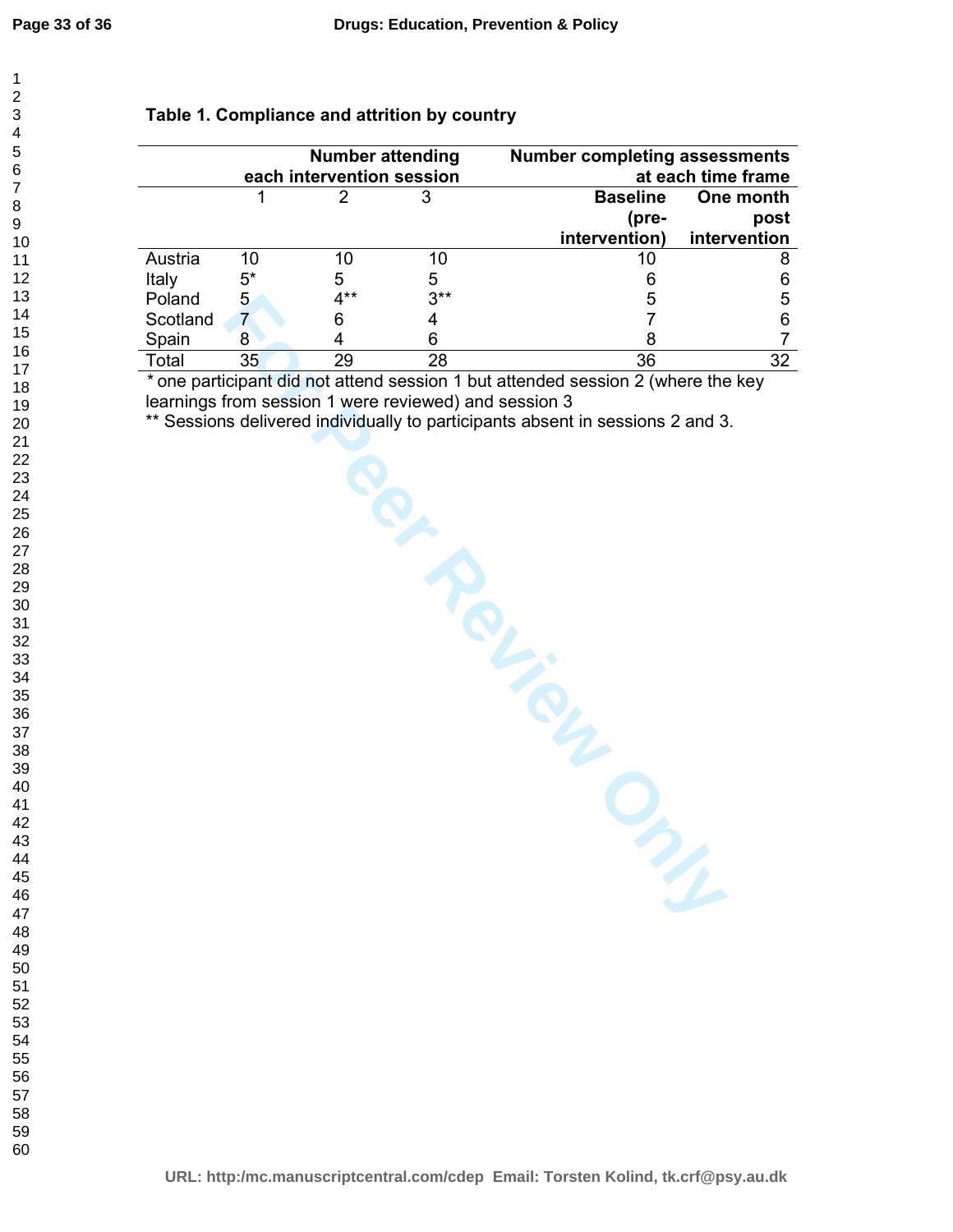| In the last month                                                                                                                                          | <b>Baseline</b><br>(pre- | One month<br>post       | t                    | (df) | P     |
|------------------------------------------------------------------------------------------------------------------------------------------------------------|--------------------------|-------------------------|----------------------|------|-------|
|                                                                                                                                                            | intervention)            | intervention            |                      |      |       |
|                                                                                                                                                            | $N = 36$                 | $N = 36$                |                      |      |       |
| Of all needles and syringes                                                                                                                                | Mean (SD)<br>8.44 (2.91) | Mean (SD)<br>9.50(1.08) | $-2.14$              | (35) | 0.040 |
| used to inject in the last<br>month, how many were new<br>and unused (i.e. from a<br>packet) on a scale of 0 to<br>10 (where 0 was none and<br>10 was all) |                          |                         |                      |      |       |
| Times injected with a<br>needle/ syringe that had<br>already been used by<br>someone else                                                                  | 0.69(1.95)               | 0.36(1.69)              | 1.080                | (35) | 0.287 |
| Number different people                                                                                                                                    | 0.33(0.63)               | 0.19(0.86)              | 1.405                | (35) | 0.169 |
| received used                                                                                                                                              |                          |                         |                      |      |       |
| needles/syringes from                                                                                                                                      |                          |                         |                      |      |       |
| Number different people                                                                                                                                    | 0.28(0.51)               | 0.22(0.48)              | 0.627                | (35) | 0.535 |
| passed used                                                                                                                                                |                          |                         |                      |      |       |
| needles/syringes on to                                                                                                                                     |                          |                         |                      |      |       |
| In the last month                                                                                                                                          | <b>Baseline</b>          |                         | One month            |      | P     |
|                                                                                                                                                            | (pre-intervention)       |                         | post<br>intervention |      |       |
|                                                                                                                                                            | $N = 36$                 |                         | $N = 36$             |      |       |
|                                                                                                                                                            | N(% )                    |                         | N(% )                |      |       |
| Shared needles/syringes<br>with someone you knew<br>had HCV                                                                                                | 5(13.9)                  |                         | 3(8.5)               |      | 0.625 |
| Used spoons or containers<br>for mixing that had<br>previously been used by<br>someone else                                                                | 18 (50.0)                |                         | 8(22.2)              |      | 0.031 |
| Used filters that had<br>previously been used by<br>someone else                                                                                           | 10(27.8)                 |                         | 5(13.9)              |      | 0.227 |
| Prepared drugs or rinsed<br>your works with water that<br>had already been used by<br>someone else                                                         | 9(25.0)                  |                         | 4(11.1)              |      | 0.063 |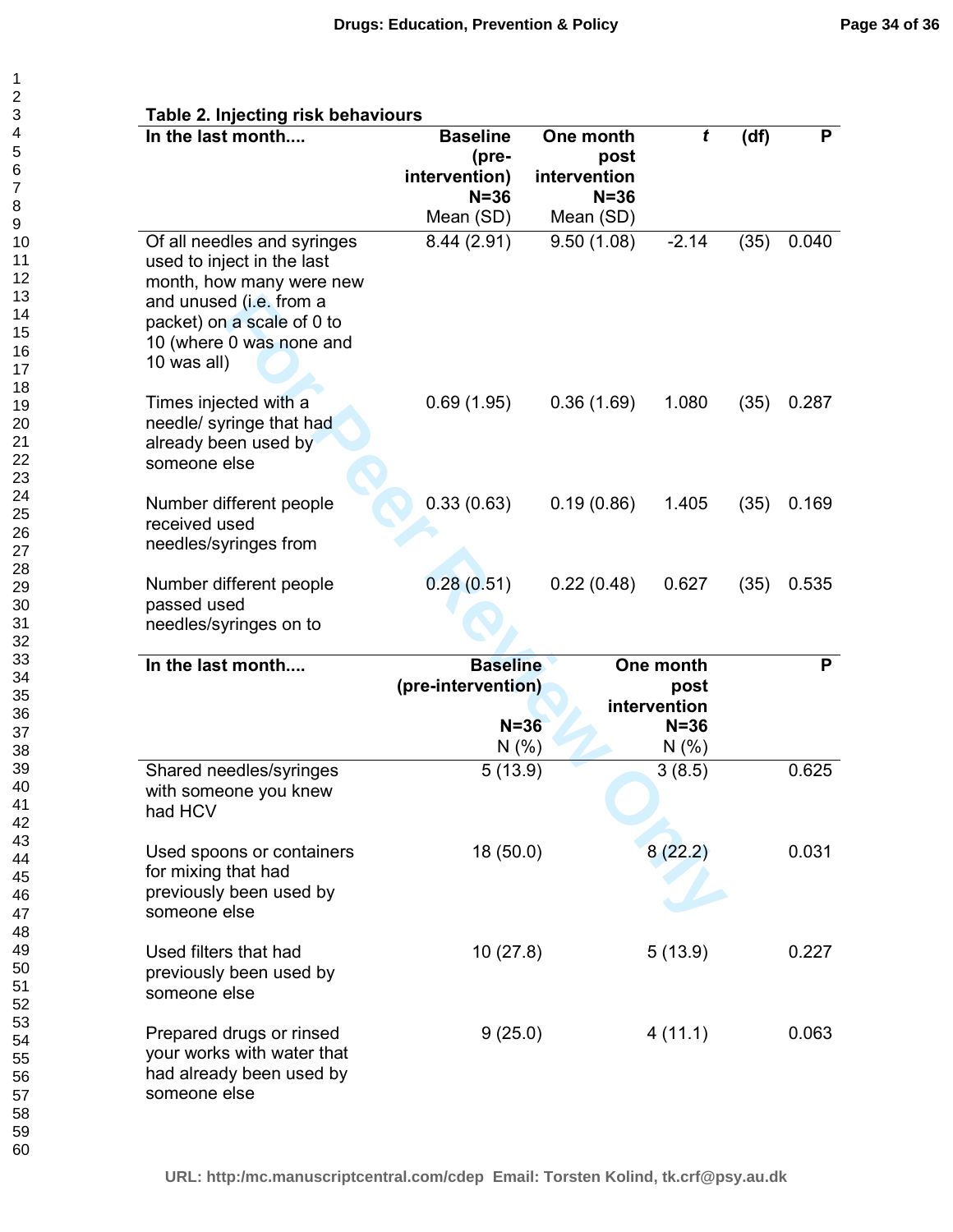| Used an alcohol swab when<br>you injected drugs before<br>the injection                                            | 23(63.9) | 18(50.0)  | 0.227 |
|--------------------------------------------------------------------------------------------------------------------|----------|-----------|-------|
| Used an alcohol swab when<br>you injected drugs after the<br>injection                                             | 23(63.9) | 13(36.1)  | 0.006 |
| Shared filters, spoons,<br>cookers or water with<br>someone you knew was<br><b>HCV</b> positive                    | 10(27.8) | 4(11.1)   | 0.031 |
| Shared a drug with another<br>person before preparing it<br>(i.e. divide up the drug in<br>powder form)            | 20(55.6) | 19 (52.8) | 1.000 |
| Shared a drug with another<br>person after preparing it<br>(i.e. after adding water to<br>make it into a solution) | 23(63.9) | 18(50.0)  | 0.125 |
|                                                                                                                    |          |           |       |
|                                                                                                                    |          | m         |       |